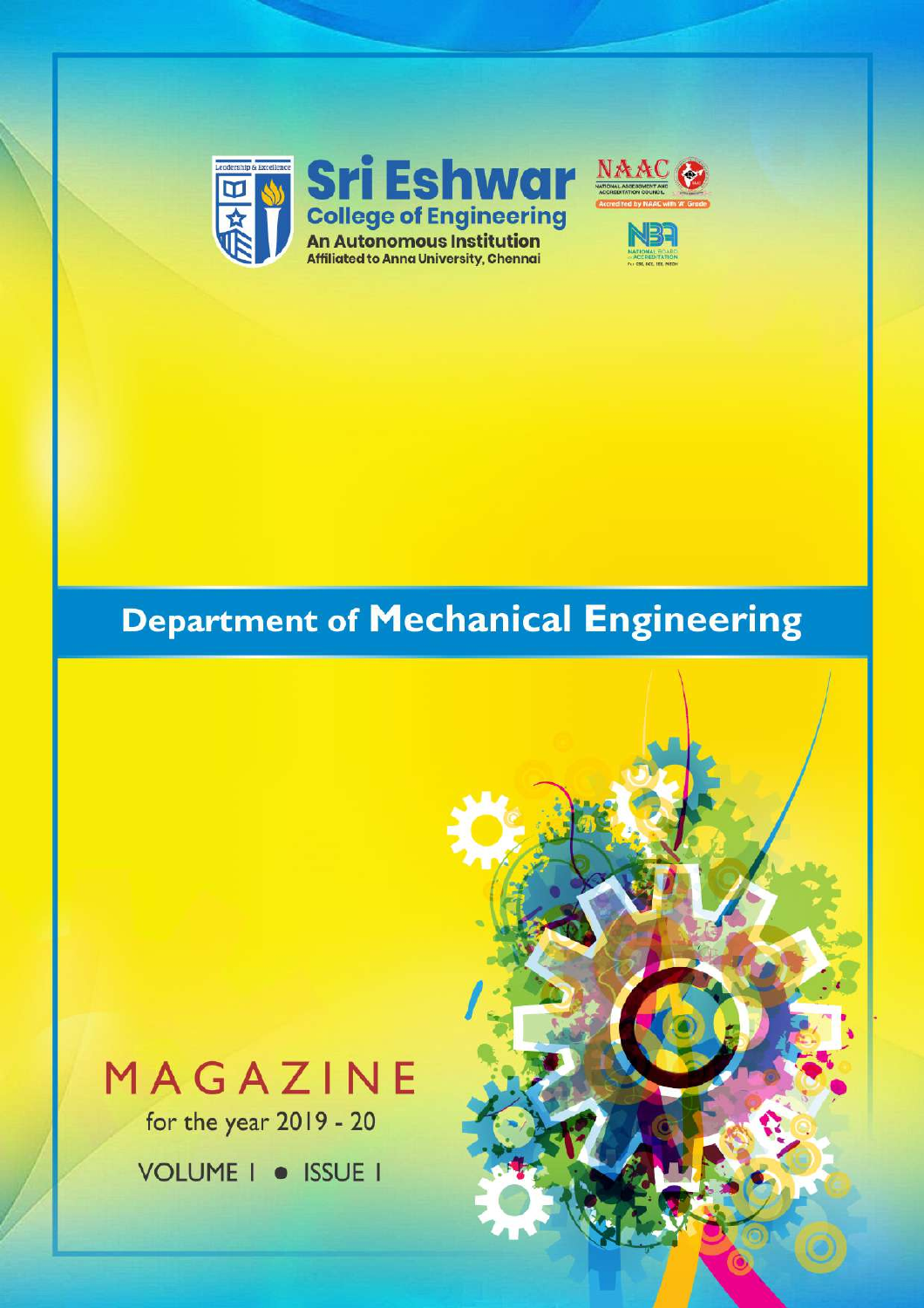## **DEPARTMENT OF MECHANICAL ENGINEERING**

#### **Principal's Message:**

I am proud to release the annual magazine of Mechanical Engineering department. The magazine signifies the writer's penmanship and also allows them to share their ideas. I acknowledge the efforts of students and staff of Mechanical department who have taken the initiative to promote the writing and publishing skills of the students. This helps the students to share and express their ideas in an articulate manner. Students and staff achievements have also been presented which will be a motivational factor for the other students to achieve the standard of excellence. Glad to say that we have achieved our aim of turning this into reality. I would like to congratulate all the students, teachers, alumni and everyone involved in bringing out the Department of Mechanical Engineering Annual Magazine for the academic year 2019 - 20

## **Dr. S. Sudha Mohanram**

#### **HOD's Message**:

It gives me immense pleasure in joining the editorial team Mechanical Engineering in bringing out the annual report for the year 2019-20. Mechanical engineering always believes in encouraging students to dream big and take up the challenges in life with confidence. We believe that every student has innate potential. We, as mentors are always on the lookout for ways in which we can bring this potential to limelight. The department of Mechanical Engineering has right blend of faculty members with rich academic and industrial experience backed with state-of-art industry powered laboratories to groom the students into globally competent engineers and enable them to attain their career aspirations. The uniqueness of Mechanical Engineering is to inspire the students to innovate and convert the innovation into successful products. We are extremely happy to state that our students have won several highlevel competitions in the preceding year with such innovations and brought laurels to the college as well as to the department. We will uphold this tradition and assure them all a happy learning environment in Mechanical Engineering Department at Sri Eshwar College of Engineering.

#### **Dr.R.Suresh kumar**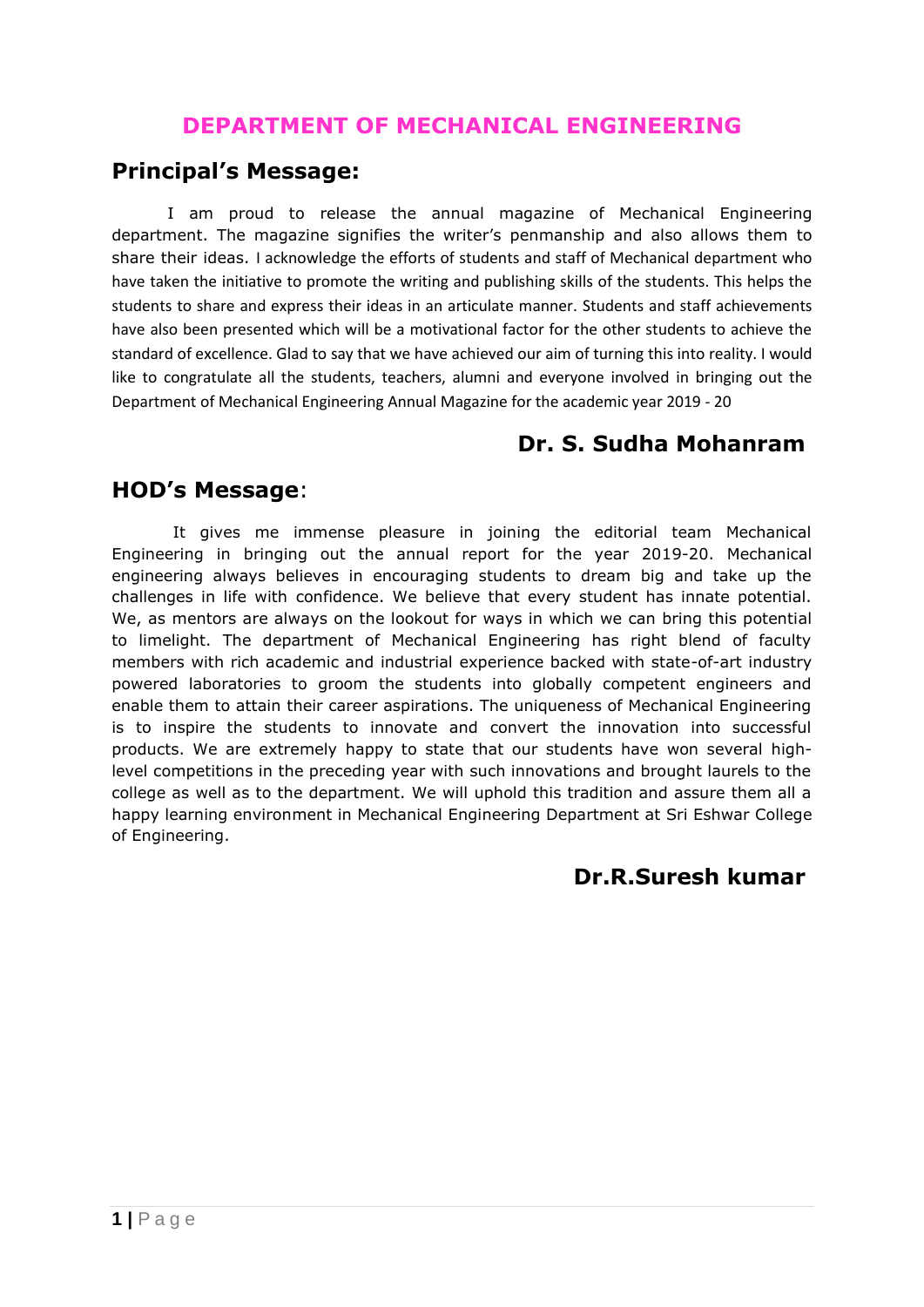#### **About the Department:**

Department of Mechanical Engineering was started in the year 2009. Mechanical Engineering involves the application of principles of physics for analysis, design, manufacturing, and maintenance of mechanical systems. They use these principles in the design and analysis of automobile, aircraft, heating and cooling systems, building and bridges, industrial equipment and machinery, and many more. The department of mechanical engineering has distinguished, well experienced and highly dedicated faculty with Ph.D. and master's Degree from renowned institutions in India. The Department of mechanical Engineering is well connected with industry. At present the department has 28 faculty members out of which 5 faculty members have their Ph.D., 6 faculty members are perusing their Ph.D. and remaining faculties are in process of choosing their respective area of interest for Ph.D. The department has also been very progressive in bridging the gap between the curriculum and the industrial requirement by conducting Academic Advisory councils. In addition to the above the department of Mechanical Engineering has been conducting Guest lecture and visiting faculty lecture inviting the Industrial Resource persons. All students in the department are given Training Creo Modelling and Manufacturing which is provided to the student as Value Added Course. Throughout the academic year the department has performed number of activities for the development of students and also to the development of the Mechanical Engineering Students.

#### **Members of the Editorial Board:**

| Dr.R.Suresh Kumar     | - Professor and Head |
|-----------------------|----------------------|
| Mr.A.R.Palanivelrajan | - Asst .Professor    |

#### **Student Members:**

| R.venkatesh | - III Mech-B |
|-------------|--------------|
| A.Vignesh   | - III Mech-B |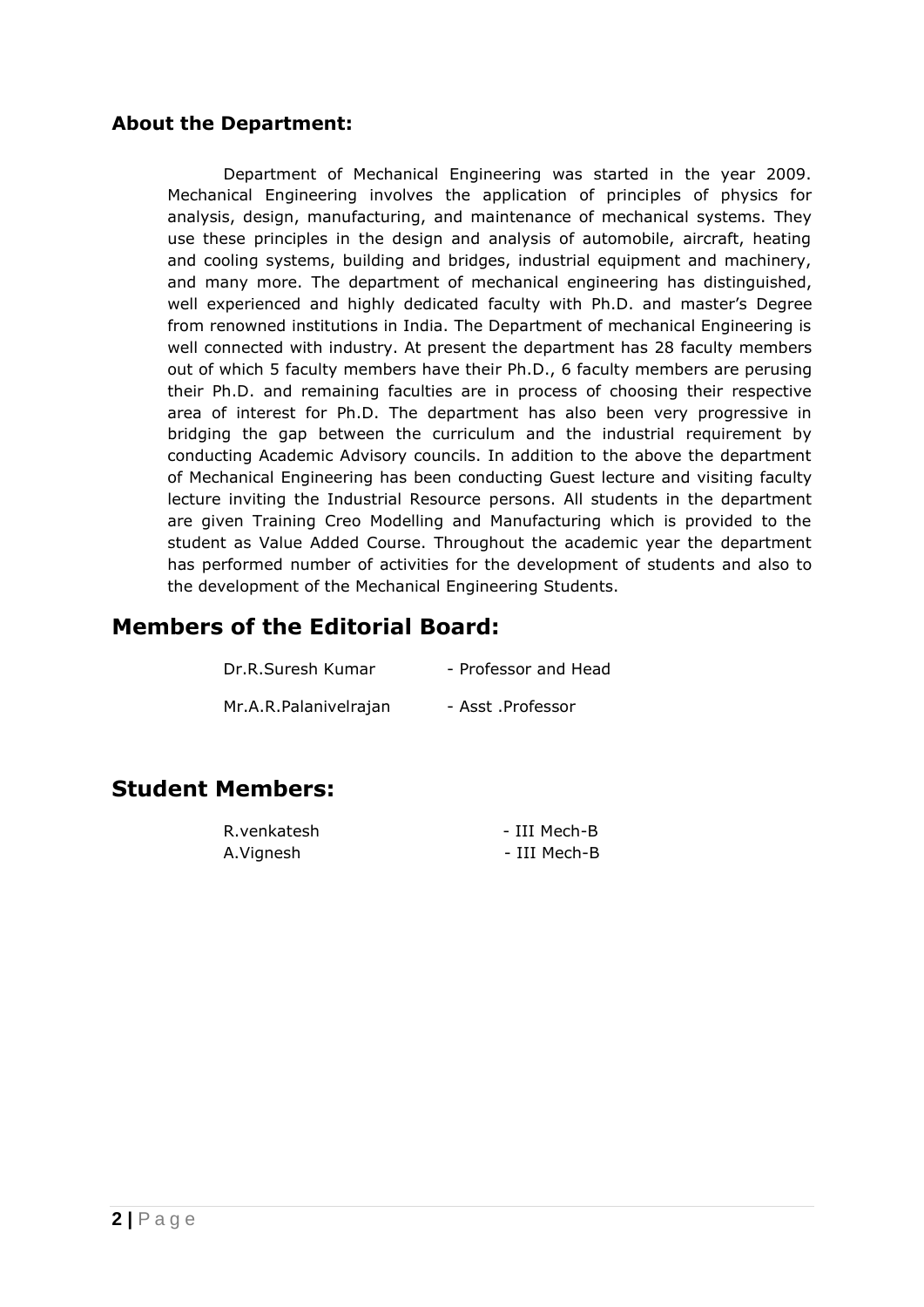## **VISION:**

To groom students into **problem solvers** and **globally competent** Mechanical Engineering professionals.

## **MISSION:**

We will achieve our vision by:

- Developing core **Mechanical Engineering competency**, **soft skills, ethical values** and **social responsibilit**y among students
- Facilitating faculty to **provide best-in-class teaching**
- Nurturing **research mindset** and support students on **entrepreneurial ventures**
- Helping students acquire **knowledge beyond curriculum** through **Centre of Excellence** and **self -learning**
- Effectively **collaborating with industry** to ensure **industry readiness** of students

## **Details of FDP's/Workshops/Guest Lecture/ Seminars/Conferences/projects/other events organized by the Department in the year 2019-2020:**

#### **FDP:**

| Date       | <b>Topic</b>      | <b>Resource Person Name,</b> |                 | <b>Participants</b> |               |
|------------|-------------------|------------------------------|-----------------|---------------------|---------------|
|            |                   | <b>Designation, Place of</b> | <b>Students</b> | <b>Faculty</b>      | <b>Others</b> |
|            |                   | <b>Travel</b>                |                 |                     |               |
| 09/12/2019 | FDP on            | Mr. S. Venkatesh,            |                 | 15                  |               |
| to         | Laboratory        | AP/Mechanical/Sece           |                 |                     |               |
| 13/12/2019 |                   | Mr. Y. Suresh Babu,          |                 |                     |               |
|            |                   | AP/Mechanical/Sece           |                 |                     |               |
|            |                   | Mr. A. Vimal,                |                 |                     |               |
|            |                   | AP/Mechanical/Sece           |                 |                     |               |
|            |                   | Mr. K. Sathish,              |                 |                     |               |
|            |                   | AP/Mechanical/Sece           |                 |                     |               |
| 02/12/2019 | FDP on            | Mr. K. Sathish,              |                 | 6                   |               |
| to         | Solidworks        | AP/Mechanical/Sece           |                 |                     |               |
| 07/12/2019 |                   |                              |                 |                     |               |
|            |                   |                              |                 |                     |               |
| 19/06/2019 | Laboratory        | Dr.S.Venkatesh,              |                 | 21                  |               |
| to         | Sessions and      | AP/Mechanical/Sece           |                 |                     |               |
|            | Project Execution | Mr.K.Sathish,                |                 |                     |               |
| 20/06/2019 |                   | AP/Mechanical/Sece           |                 |                     |               |
|            |                   | Mr.F.JustinDhiravium,        |                 |                     |               |
|            |                   | AP/Mechanical/SeceMr.B.Sant  |                 |                     |               |
|            |                   | hoshkumar,                   |                 |                     |               |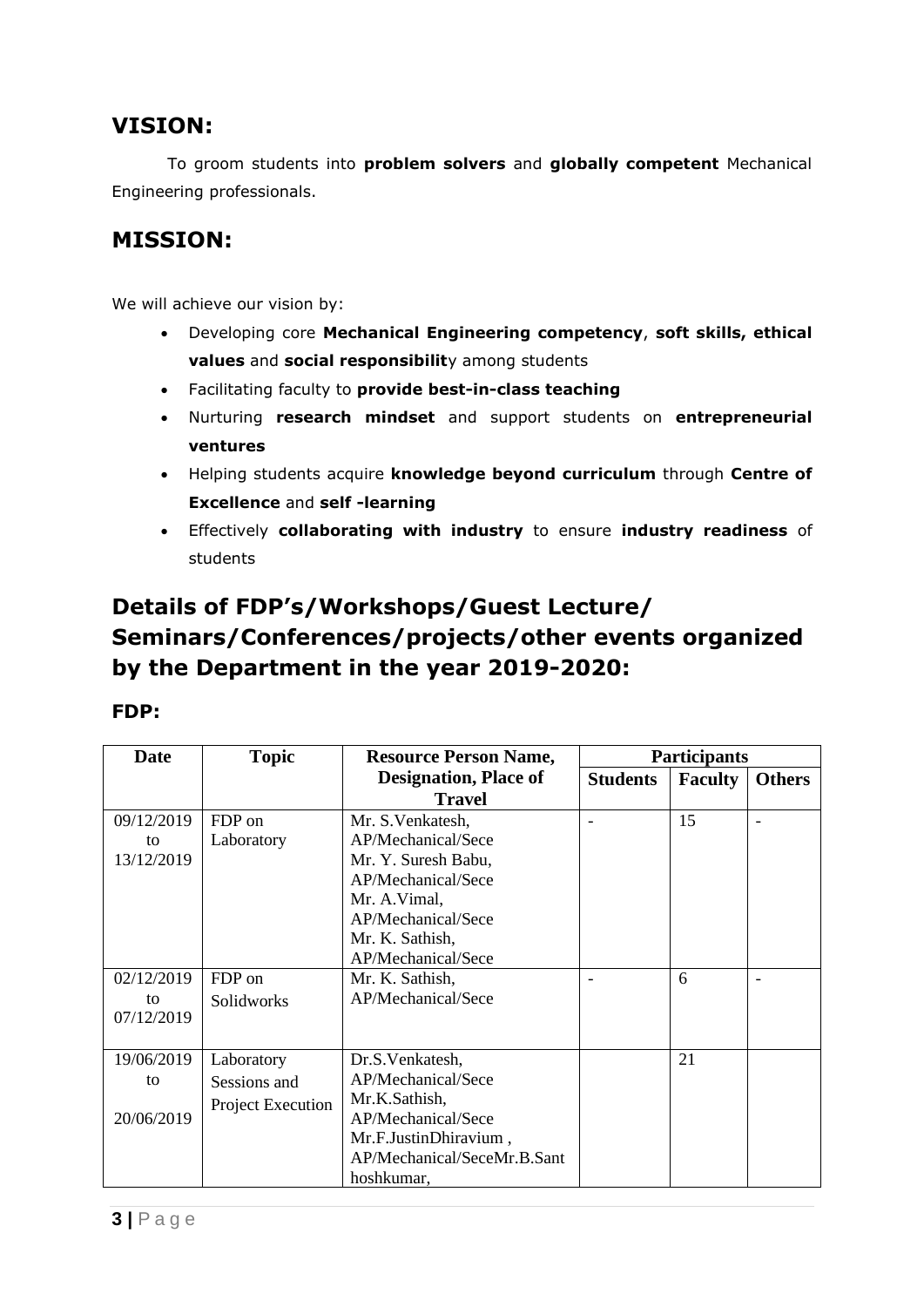| AP/Mechanical/Sece,<br>Mr.V.Naveenprabhu,<br>AP/Mechanical/SeceDr.S.Gane<br>shkumar, AP/Mechanical/Sece<br>Mrs.S.Divya, |  |  |
|-------------------------------------------------------------------------------------------------------------------------|--|--|
| AP/Mechanical/Sece                                                                                                      |  |  |

## **Workshop:**

| <b>Date</b>                    | <b>Topic</b>                                           | <b>Resource Person Name,</b>        |                 | <b>Participants</b> |               |  |
|--------------------------------|--------------------------------------------------------|-------------------------------------|-----------------|---------------------|---------------|--|
|                                |                                                        | <b>Designation, Place of Travel</b> | <b>Students</b> | <b>Faculty</b>      | <b>Others</b> |  |
| 24/09/2019<br>to<br>26/09/2019 | GD&T                                                   | Mr. S. Senniappan                   | 100             |                     |               |  |
| 22/07/2019<br>to<br>24/07/2019 | Design Now                                             | Auto Desk                           | 119             | 20                  |               |  |
| 20/07/2019                     | Assembly and<br>Dismantling on<br>Submersible<br>Pumps | Mr. A. Vimal & Mr. S. Vignesh       | 119             | 20                  |               |  |
| 20/01/2020<br>to<br>29/01/2020 | Six Sigma Green<br><b>Belt Certification</b>           | Mr. Jamal Musthafa                  | 25              |                     |               |  |

#### **Guest Lecture:**

| <b>Date</b> | <b>Topic</b>                                  | <b>Resource Person Name,</b>                  |                 | <b>Participants</b> |               |  |
|-------------|-----------------------------------------------|-----------------------------------------------|-----------------|---------------------|---------------|--|
|             |                                               | <b>Designation, Place of</b><br><b>Travel</b> | <b>Students</b> | <b>Faculty</b>      | <b>Others</b> |  |
| 27/07/2019  | Lean Manufacturing<br>And Digitalization      | Mr. Basavaraj<br>Dhulappanavar                | 405             |                     |               |  |
| 27/07/2019  | Special Address -<br>How To Win In Life       | Mr. Sujith Kumar                              | 405             |                     |               |  |
| 27/07/2019  | <b>HR</b> Session                             | Mr. N. Lakshminarasimhan                      | 405             |                     |               |  |
| 22/01/2020  | <b>Basics Of</b><br>Accounting And<br>Finance | Mr. K. Annamalai                              | 50              |                     |               |  |
| 27/07/2019  | Digital                                       | Mr. B. Anbuthambi                             | 405             |                     |               |  |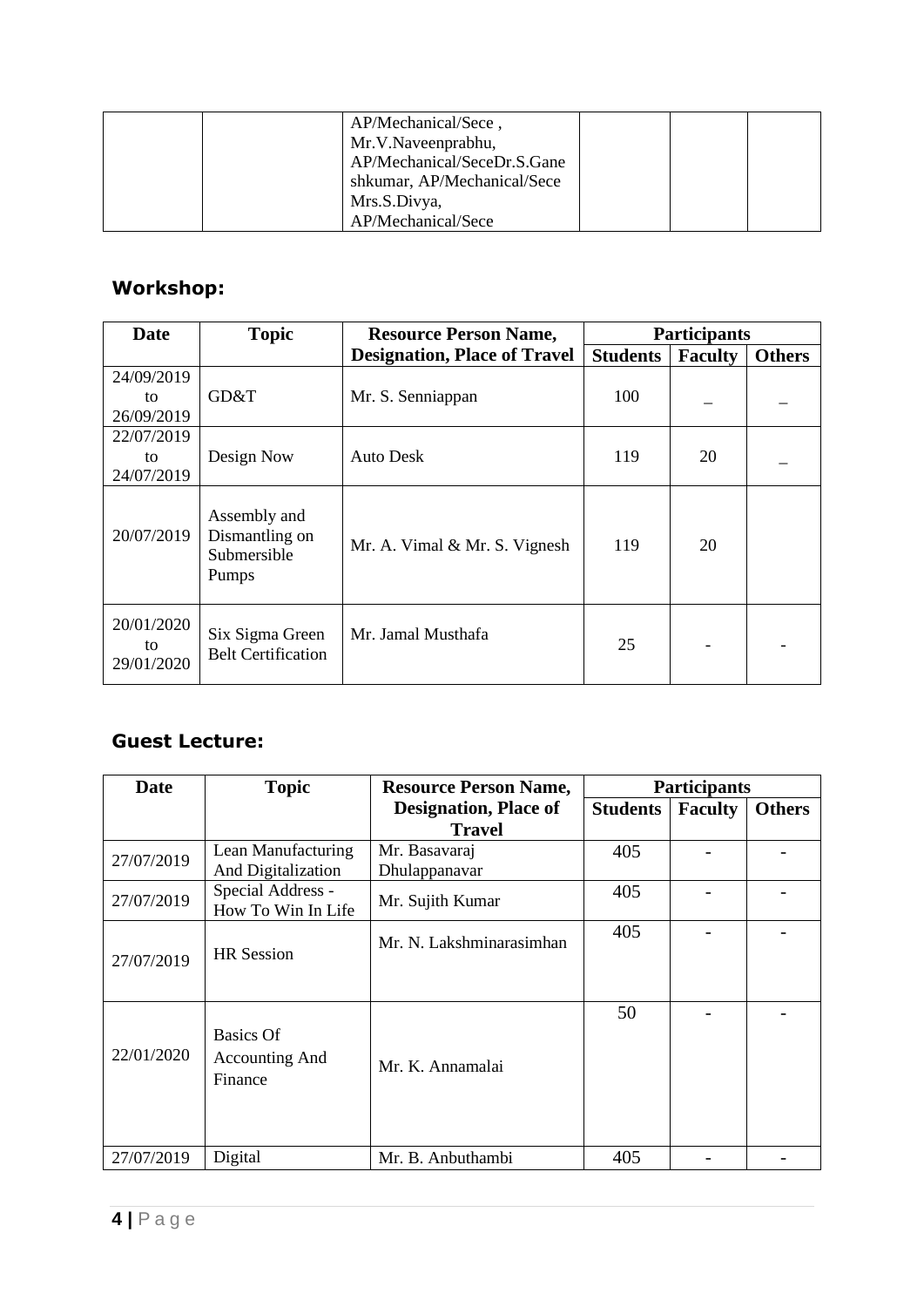|            | Transformation                                       |                         |     |                          |  |
|------------|------------------------------------------------------|-------------------------|-----|--------------------------|--|
| 31/01/2020 | <b>Computer Aided</b><br>Design And<br>Manufacturing | Mr. Sarankumar K        | 100 |                          |  |
| 16/09/2019 | Optimization Of<br><b>HVAC Plant</b>                 | Mr. S. Raju             | 28  |                          |  |
| 27/07/2019 | Skilling Up For The<br><b>Changing Market</b>        | Mr. K. Veerabathraswamy | 405 |                          |  |
| 27/07/2019 | <b>HR</b> Session                                    | Mr. T. Arumugam T       | 405 | $\overline{\phantom{0}}$ |  |
| 13/12/2019 | Importance Of<br>Certification In<br>Design Field    | Mr. M. Kavipradhap      | 100 |                          |  |
| 27/07/2019 | <b>HR</b> Session                                    | Dr. Lavanya kannairam   | 405 |                          |  |
| 27/07/2019 | Safety In<br>Automobiles                             | Mr. Mohanraj Natarajan  | 405 |                          |  |

#### **Seminar**

| <b>SI</b><br>N<br>$\mathbf{o}$ . | <b>Acade</b><br>mic<br>Year | Date of<br>Event | <b>Depart</b><br>ment | <b>Title of</b><br>the<br><b>Event</b>   | <b>Details</b><br>οf<br><b>Fundin</b><br>g<br><b>Agency</b><br>and<br>Grant<br><b>Receive</b><br>d<br>(if<br>applica<br>ble) | <b>Details of the</b><br><b>Resource</b><br>Person(s) | No. of<br><b>Beneficia</b><br>ries |
|----------------------------------|-----------------------------|------------------|-----------------------|------------------------------------------|------------------------------------------------------------------------------------------------------------------------------|-------------------------------------------------------|------------------------------------|
| 1.                               | $2019 -$<br>2020            | 27/07/2<br>019   | Mechanic<br>al        | Special<br>Address -<br>HOW TO<br>WIN IN | <b>SECE</b>                                                                                                                  | Mr.Sujith Kumar<br>HR Lead<br><b>INFOSYS</b>          | 485                                |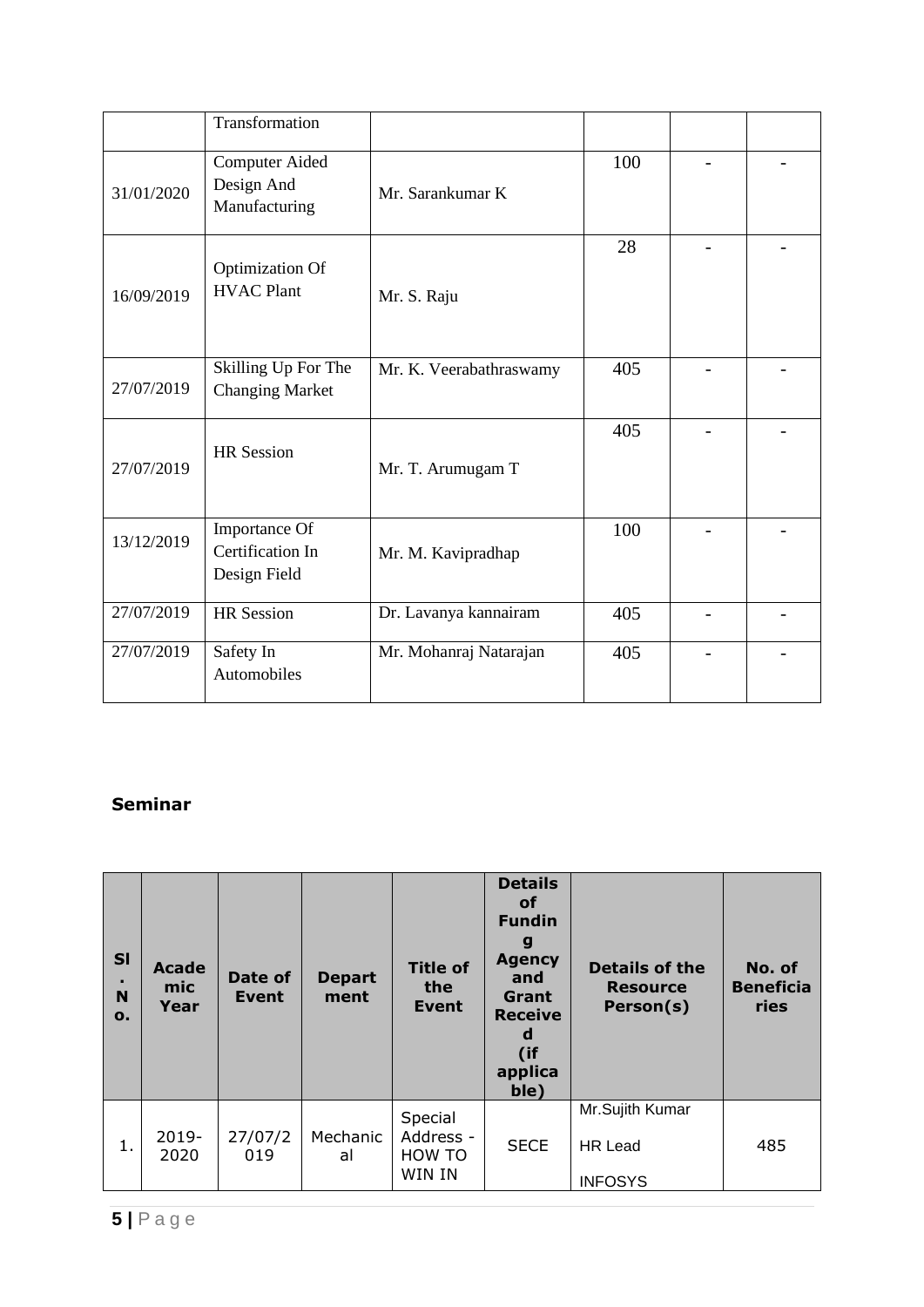|     |                  |                |                | <b>LIFE</b>                                            |             |                                                                                           |      |
|-----|------------------|----------------|----------------|--------------------------------------------------------|-------------|-------------------------------------------------------------------------------------------|------|
| 2.  | 2019-<br>2020    | 27/07/2<br>019 | Mechanic<br>al | <b>HR</b><br>Session                                   | <b>SECE</b> | Dr.Lavanya<br>Kannairam<br><b>Assistant Manager</b><br><b>HR</b><br><b>CATERPILLAR</b>    | 465  |
| 3.  | 2019-<br>2020    | 12/5/20<br>20  | Mechanic<br>al | Energy<br>Auditing<br>& Career<br>Opportun<br>ities    | <b>SECE</b> | Mr.S.Ashok, BEE<br>Accredited<br>Energy Auditor                                           | 1160 |
| 4.  | 2019-<br>2020    | 13/5/20<br>20  | Mechanic<br>al | Data<br>Science<br>for<br>Engineer<br>s                | <b>SECE</b> | Mr.Ashok Anand<br>Ramakrishnan,<br>Quality Manager<br>& Data Science<br>Professional, IBM | 1584 |
| 5.  | 2019-<br>2020    | 14/5/20<br>20  | Mechanic<br>al | AI&<br>Machine<br>Learning                             | <b>SECE</b> | Mr.B.Sivarama<br>Krishnan, Chief<br>Architect-Retina,<br>Bahwan<br>CyberTek               | 1613 |
| 6.  | 2019-<br>2020    | 19/5/20<br>20  | Mechanic<br>al | Insight<br>into<br>Industry<br>4.0                     | <b>SECE</b> | Mr.Ravi<br>Ramarao, Chief<br>Architect-<br>Industry 4.0,<br>Robert Bosch,<br>Coimbatore   | 1764 |
| 7.  | $2019 -$<br>2020 | 21/5/20<br>20  | Mechanic<br>al | Expandin<br>g Scope<br>of<br>Robotics                  | <b>SECE</b> | Mr. Vijay<br>Buddharaju,<br>Senior<br>Automation<br>Engineer,<br>Mitsubishi<br>Electric   | 1449 |
| 8.  | 2019-<br>2020    | 22/5/20<br>20  | Mechanic<br>al | Design<br>The<br>Thinking                              | <b>SECE</b> | Mr.V.Ramakrishn<br>an, Design<br>Thinker, School<br>of Design<br>Thinking                 | 1434 |
| 9.  | 2019-<br>2020    | 23/5/20<br>20  | Mechanic<br>al | Technolo<br>$gy - The$<br>Future of<br>Recruitm<br>ent | <b>SECE</b> | Mr.P.Charles<br>Godwin, HR<br>Leader, ZOHO<br>Corporation                                 | 1454 |
| 10  | 2019-<br>2020    | 03/6/20<br>20  | Mechanic<br>al | Agile<br>Methodol<br>ogy                               | <b>SECE</b> | Mr.V.Sathiyanar<br>ayanan, Founder<br>& CEO, Ajira<br>Technologies                        | 1414 |
| 11. | 2019-<br>2020    | 09/6/20<br>20  | Mechanic<br>al | Ergonomi<br>c Design<br>Principles                     | <b>SECE</b> | Mr.A.Sivasundar<br>am, Advance<br>Consultant,<br>aLTRan                                   | 1613 |
| 12  | 2019-<br>2020    | 12/6/20<br>20  | Mechanic<br>al | IIOT - IT<br>$-OT$                                     | <b>SECE</b> | Mr. Vijay Karna,<br>Chief Architest &                                                     | 1049 |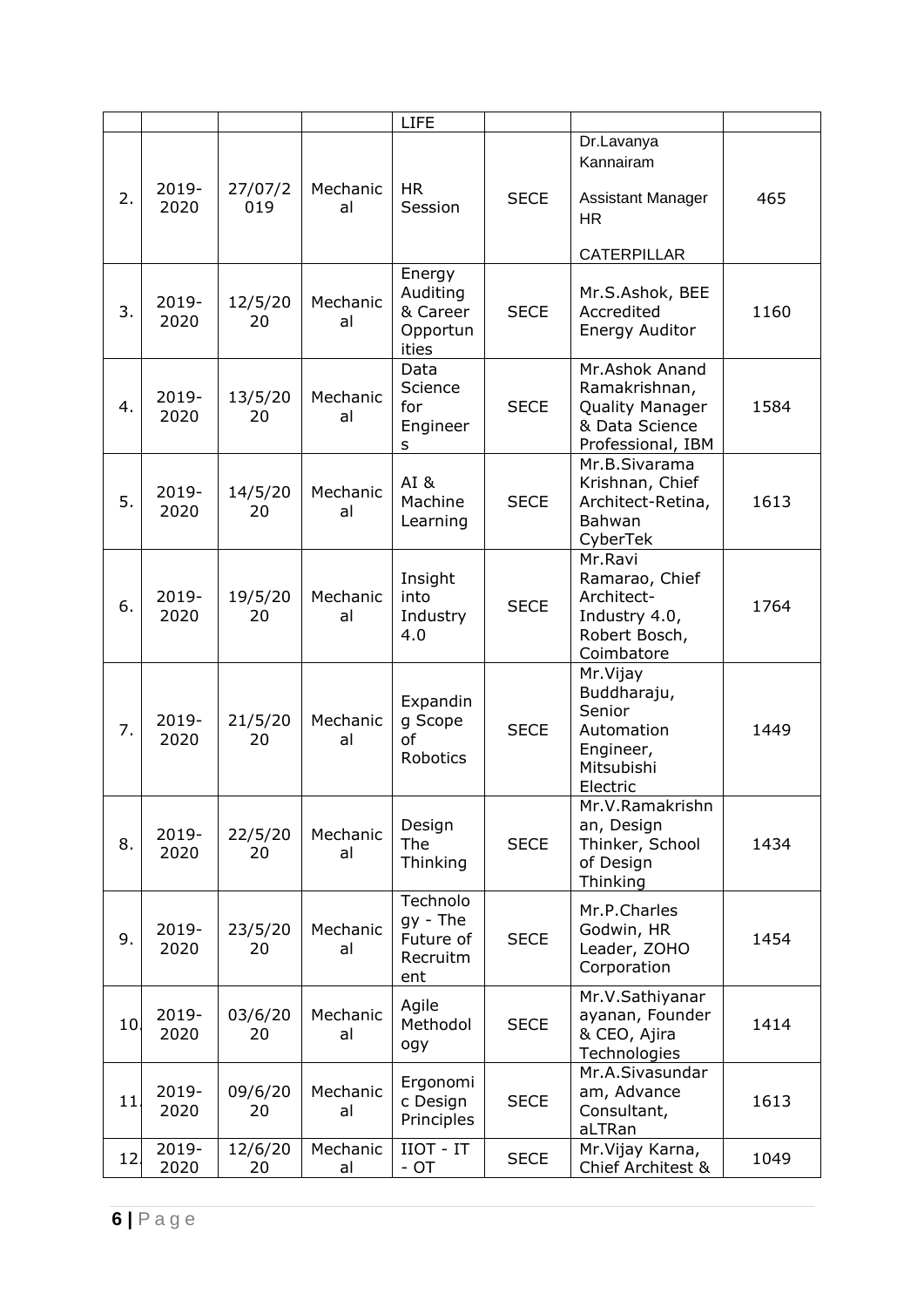|    |                  |               |                | Integrati<br>on              |             | Senior Director,<br>Capgemini                                      |      |
|----|------------------|---------------|----------------|------------------------------|-------------|--------------------------------------------------------------------|------|
| 13 | $2019 -$<br>2020 | 13/6/20<br>20 | Mechanic<br>al | Experient<br>ial<br>Learning | <b>SECE</b> | Mr.Rifath<br>Sharook, Chief<br>Technology<br>Officer,<br>Spacekidz | 1412 |

#### **International Conference**

| S.        | <b>Date</b><br>of the<br>event | Name of the  | Name of the<br>resource | <b>Participants</b>       |   |               |
|-----------|--------------------------------|--------------|-------------------------|---------------------------|---|---------------|
| <b>No</b> |                                | <b>Event</b> | persons                 | <b>Students   Faculty</b> |   | <b>Others</b> |
| -         | $\overline{\phantom{0}}$       |              |                         | ۰                         | - | -             |

#### **List of faculties attended FDP & Workshop: (within College & External)**

| S.N          |                    | Program                                                                                     | FDP/       |                       | <b>Durati</b> | <b>Date</b> |           |
|--------------|--------------------|---------------------------------------------------------------------------------------------|------------|-----------------------|---------------|-------------|-----------|
| $\mathbf{0}$ | <b>Name</b>        | Worksho<br>Participated<br>p                                                                |            | <b>Organised by</b>   | <b>on</b>     | From        | <b>To</b> |
| 1.           | Dr.R.Suresh Kumar  | <b>Teaching Learning</b><br>Workshop on<br><b>Laboratory Session</b><br>& Project Execution | Workshop   | <b>SECE</b>           | 2 days        | 19/06/19    | 20/06/19  |
|              |                    | FDP on Laboratory                                                                           | <b>FDP</b> | <b>SECE</b>           | 5 days        | 09/12/19    | 13/12/19  |
|              |                    | <b>Teaching Learning</b><br>Workshop on<br><b>Laboratory Session</b><br>& Project Execution | Workshop   | <b>SECE</b>           | 2 days        | 19/06/19    | 20/06/19  |
| 2.           | Dr.T.Ramakrishnan  | FDP on Laboratory                                                                           | <b>FDP</b> | <b>SECE</b>           | 5 days        | 09/12/19    | 13/12/19  |
|              |                    | <b>AICTE ATAL</b><br>Faculty<br>Development<br>Program on<br>"Internet of Things"           | <b>FDP</b> | NITTTR,<br>Chandigarh | 6 Days        | 15/04/20    | 19/04/20  |
| 3.           | Dr.S.Ganeshkumar   | Teaching Learning<br>Workshop on<br><b>Laboratory Session</b><br>& Project Execution        | Workshop   | <b>SECE</b>           | 2 days        | 19/06/19    | 20/06/19  |
|              |                    | FDP on Solidworks                                                                           | <b>FDP</b> | <b>SECE</b>           | 6 Days        | 02/12/19    | 07/12/19  |
|              |                    | FDP on Laboratory                                                                           | <b>FDP</b> | <b>SECE</b>           | 5 days        | 09/12/19    | 13/12/19  |
| 4.           | Mr.S.Balasubramani | <b>Teaching Learning</b><br>Workshop on                                                     | Workshop   | <b>SECE</b>           | 2 days        | 19/06/19    | 20/06/19  |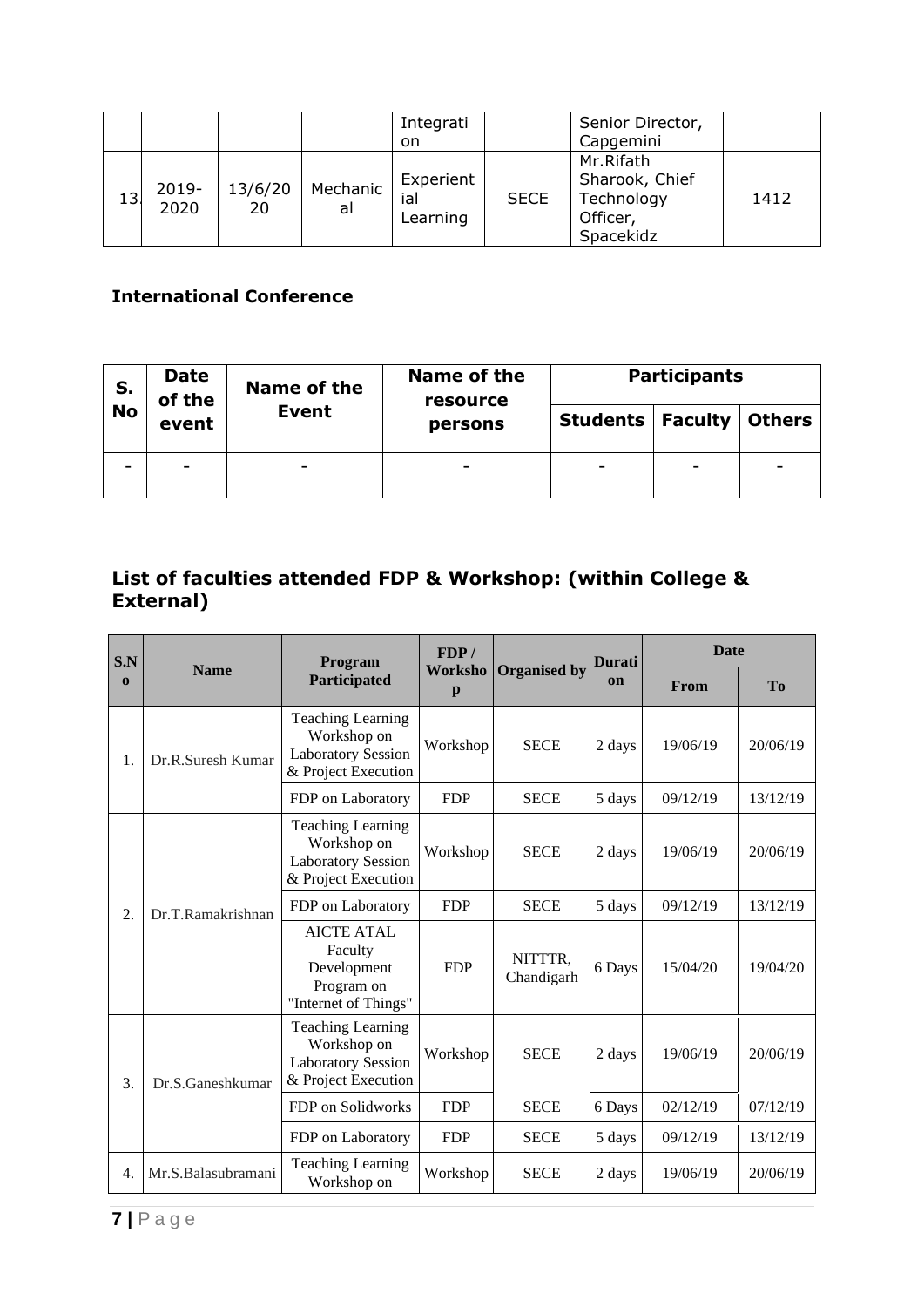|    |                                                                                             | <b>Laboratory Session</b><br>& Project Execution                                                                             |             |                                                        |            |          |          |
|----|---------------------------------------------------------------------------------------------|------------------------------------------------------------------------------------------------------------------------------|-------------|--------------------------------------------------------|------------|----------|----------|
|    |                                                                                             | FDP on Laboratory                                                                                                            | <b>FDP</b>  | <b>SECE</b>                                            | 5 days     | 09/12/19 | 13/12/19 |
|    |                                                                                             | <b>AICTE ATAL</b><br>Faculty<br>Development<br>Program on<br>"Internet of Things"                                            | <b>FDP</b>  | NITTTR,<br>Chandigarh                                  | 6 Days     | 15/04/20 | 19/04/20 |
|    |                                                                                             | <b>Faculty Enablement</b><br>Program                                                                                         | <b>FDP</b>  | Messer<br>cutting<br>system                            | 27<br>Days | 03/06/19 | 29/06/20 |
| 5. | Mr.Y.Sureshbabu                                                                             | <b>Teaching Learning</b><br>Workshop on<br><b>Laboratory Session</b><br>& Project Execution                                  | Workshop    | <b>SECE</b>                                            | 2 days     | 19/06/19 | 20/06/19 |
|    |                                                                                             | FDP on Solidworks                                                                                                            | <b>FDP</b>  | <b>SECE</b>                                            | 6 Days     | 2/12/19  | 07/12/19 |
|    |                                                                                             | FDP on Laboratory                                                                                                            | <b>FDP</b>  | <b>SECE</b>                                            | 5 days     | 09/12/19 | 13/12/19 |
|    | <b>Teaching Learning</b><br>Workshop on<br><b>Laboratory Session</b><br>& Project Execution | Workshop                                                                                                                     | <b>SECE</b> | 2 days                                                 | 19/06/19   | 20/06/19 |          |
|    |                                                                                             | FDP on Solidworks                                                                                                            | <b>FDP</b>  | <b>SECE</b>                                            | 6 Days     | 2/12/19  | 07/12/19 |
|    | Mr.K.Sathish                                                                                | FDP on Laboratory                                                                                                            | <b>FDP</b>  | <b>SECE</b>                                            | 5 days     | 09/12/19 | 13/12/19 |
| 6. |                                                                                             | Online FDP<br>on Robotics<br>Process<br>Automation-                                                                          | <b>FDP</b>  | Jeppiaar<br>Institute of<br>Technology                 | 3 days     | 04/05/20 | 06/05/20 |
|    |                                                                                             | <b>Real Time Modeling</b><br>Simulation,<br>Verification and<br>Validation of<br>Engineering<br>Problems using<br><b>CAE</b> | <b>FDP</b>  | Ramco<br>Institute of<br>Technology                    | 5 days     | 11/06/20 | 15/06/20 |
|    |                                                                                             | E-Content<br>Development in<br><b>Education</b> sector                                                                       | <b>FDP</b>  | Dr.NGP<br>Institute of<br>Technology                   | 5 days     | 20/04/20 | 24/04/20 |
|    |                                                                                             | <b>Teaching Learning</b><br>Workshop on<br><b>Laboratory Session</b><br>& Project Execution                                  | Workshop    | <b>SECE</b>                                            | 2 days     | 19/06/19 | 20/06/19 |
|    |                                                                                             | C - Problem Solving<br>- FDP                                                                                                 | <b>FDP</b>  | <b>SECE</b>                                            | 5 Days     | 26/11/19 | 30/11/19 |
|    |                                                                                             | FDP on Solidworks                                                                                                            | <b>FDP</b>  | <b>SECE</b>                                            | 6 Days     | 02/12/19 | 07/12/19 |
| 7. | Mr.S.Divya                                                                                  | FDP on Laboratory                                                                                                            | <b>FDP</b>  | <b>SECE</b>                                            | 5 days     | 09/12/19 | 13/12/19 |
|    |                                                                                             | FDP on<br>Rehabilitation<br>Robots - A Practical<br>Approach                                                                 | <b>FDP</b>  | Kalasalingam<br>Acdemy of<br>Research and<br>Eductaion | 1 day      | 25/05/20 | 25/05/20 |
|    |                                                                                             | FDP on Tribology of<br>Polymeric<br>Composites                                                                               | <b>FDP</b>  | Kalasalingam<br>Acdemy of<br>Research and              | 1 day      | 28/05/20 | 28/05/20 |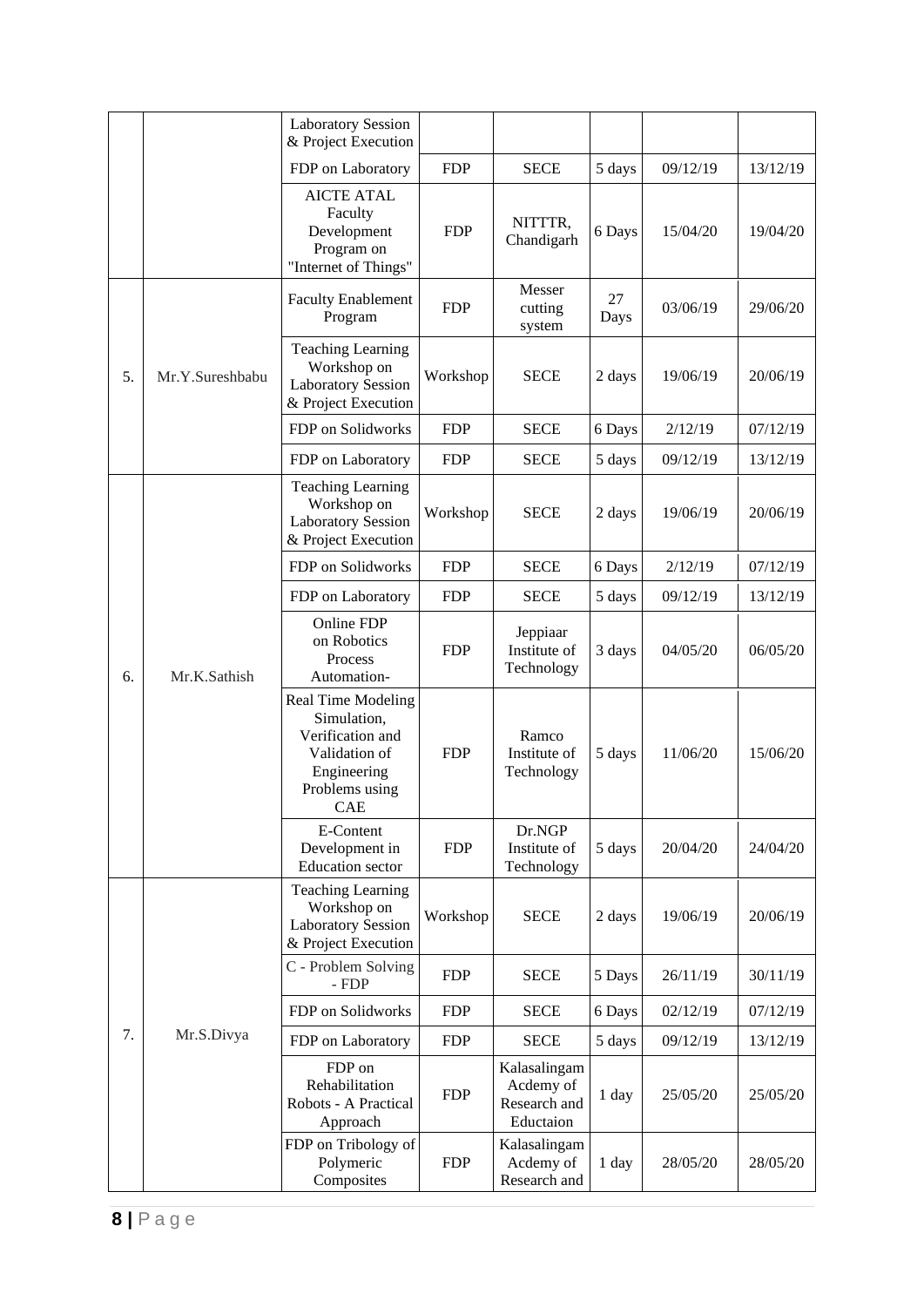|     |                     |                                                                                             |            | Eductaion                              |        |          |          |
|-----|---------------------|---------------------------------------------------------------------------------------------|------------|----------------------------------------|--------|----------|----------|
|     |                     | <b>Teaching Learning</b><br>Workshop on<br><b>Laboratory Session</b><br>& Project Execution | Workshop   | <b>SECE</b>                            | 2 days | 19/06/19 | 20/06/19 |
|     |                     | FDP on Laboratory                                                                           | <b>FDP</b> | <b>SECE</b>                            | 5 days | 09/12/19 | 13/12/19 |
| 8.  | Mr.V.Naveenprabhu   | E-Content<br>Development in<br><b>Education</b> sector                                      | <b>FDP</b> | Dr.NGP<br>Institute of<br>Technology   | 5 days | 20/04/20 | 24/04/20 |
|     |                     | Online FDP<br>on Robotics<br>Process<br>Automation-                                         | <b>FDP</b> | Jeppiaar<br>Institute of<br>Technology | 3 days | 04/05/20 | 06/05/20 |
|     |                     | <b>Teaching Learning</b><br>Workshop on<br><b>Laboratory Session</b><br>& Project Execution | Workshop   | <b>SECE</b>                            | 2 days | 19/06/19 | 20/06/19 |
| 9.  | Mr.A.Vimal          | FDP on Laboratory                                                                           | <b>FDP</b> | <b>SECE</b>                            | 5 days | 09/12/19 | 13/12/19 |
|     |                     | Online FDP<br>on Robotics<br>Process<br>Automation-                                         | <b>FDP</b> | Jeppiaar<br>Institute of<br>Technology | 3 days | 04/05/20 | 06/05/20 |
| 10. | Mr.S.Gokul          | <b>Teaching Learning</b><br>Workshop on<br><b>Laboratory Session</b><br>& Project Execution | Workshop   | <b>SECE</b>                            | 2 days | 19/06/19 | 20/06/19 |
|     |                     | FDP on Solidworks                                                                           | <b>FDP</b> | <b>SECE</b>                            | 6 Days | 2/12/19  | 07/12/19 |
|     |                     | FDP on Laboratory                                                                           | <b>FDP</b> | <b>SECE</b>                            | 5 days | 09/12/19 | 13/12/19 |
| 11  | Mr.P.Arunachalam    | <b>Teaching Learning</b><br>Workshop on<br><b>Laboratory Session</b><br>& Project Execution | Workshop   | <b>SECE</b>                            | 2 days | 19/06/19 | 20/06/19 |
|     |                     | FDP on Laboratory                                                                           | <b>FDP</b> | <b>SECE</b>                            | 5 Days | 09/12/19 | 13/12/19 |
|     |                     | <b>Teaching Learning</b><br>Workshop on<br><b>Laboratory Session</b><br>& Project Execution | Workshop   | <b>SECE</b>                            | 2 days | 19/06/19 | 20/06/19 |
|     | Mr.A.R.Palanivelraj | C - Problem Solving<br>$-FDP$                                                               | <b>FDP</b> | <b>SECE</b>                            | 5 Days | 26/11/19 | 30/11/19 |
| 12  | an                  | FDP on Laboratory                                                                           | <b>FDP</b> | <b>SECE</b>                            | 5 Days | 09/12/19 | 13/12/19 |
|     |                     | <b>AICTE ATAL</b><br>Faculty<br>Development<br>Program on<br>"Internet of Things"           | <b>FDP</b> | NITTTR,<br>Chandigarh                  | 6 Days | 15/04/20 | 19/04/20 |
| 13. | Mr.S.Vignesh        | <b>Teaching Learning</b><br>Workshop on<br><b>Laboratory Session</b><br>& Project Execution | Workshop   | <b>SECE</b>                            | 2 days | 19/06/19 | 20/06/19 |
|     |                     | FDP on Laboratory                                                                           | <b>FDP</b> | <b>SECE</b>                            | 5 Days | 09/12/19 | 13/12/19 |
|     |                     | Online FDP on                                                                               | <b>FDP</b> | Jeppiaar                               | 3 Days | 04/05/20 | 06/05/20 |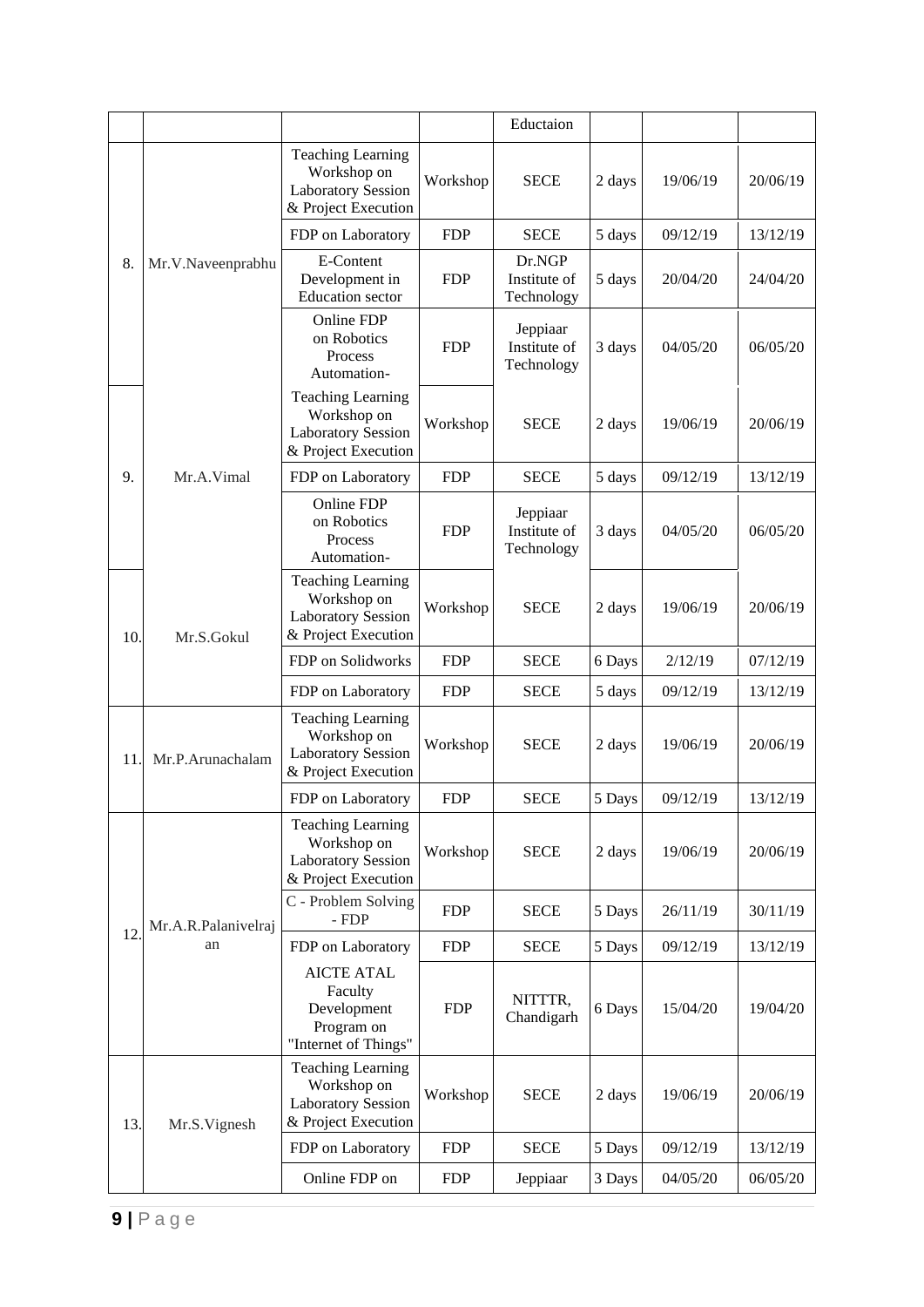|     |                        | <b>Robotics Process</b><br>Automation                                                                                 |            | Institute of<br>Technology           |        |            |            |
|-----|------------------------|-----------------------------------------------------------------------------------------------------------------------|------------|--------------------------------------|--------|------------|------------|
|     |                        | <b>Teaching Learning</b><br>Workshop on<br><b>Laboratory Session</b><br>& Project Execution                           | Workshop   | <b>SECE</b>                          | 2 days | 19/06/19   | 20/06/19   |
|     |                        | FDP on Solidworks                                                                                                     | <b>FDP</b> | <b>SECE</b>                          | 6 Days | 02/12/19   | 07/12/19   |
|     |                        | FDP on Laboratory                                                                                                     | <b>FDP</b> | <b>SECE</b>                          | 5 Days | 09/12/19   | 13/12/19   |
|     | 14. Mr.S. Dharanikumar | <b>AICTE ATAL</b><br>Faculty<br>Development<br>Program on<br>"Internet of Things"                                     | <b>FDP</b> | NITTTR,<br>Chandigarh                | 5 Days | 15/04/2020 | 19/04/2020 |
|     |                        | Real Time Modeling<br>Simulation,<br>Verification and<br>Validation of<br>Engineering<br>Problems using<br><b>CAE</b> | <b>FDP</b> | Ramco<br>Institute of<br>Technology  | 5 Days | 11/06/2020 | 15/06/2020 |
| 15. | Mr.R.Thirupathi        | <b>Teaching Learning</b><br>Workshop on<br><b>Laboratory Session</b><br>& Project Execution                           | Workshop   | <b>SECE</b>                          | 2 days | 19/06/19   | 20/06/19   |
|     |                        | C - Problem Solving<br>$-FDP$                                                                                         | <b>FDP</b> | <b>SECE</b>                          | 5 Days | 26/11/19   | 30/11/19   |
|     |                        | FDP on Laboratory                                                                                                     | <b>FDP</b> | <b>SECE</b>                          | 5 Days | 09/12/19   | 13/12/19   |
|     |                        | <b>Teaching Learning</b><br>Workshop on<br><b>Laboratory Session</b><br>& Project Execution                           | Workshop   | <b>SECE</b>                          | 2 days | 19/06/19   | 20/06/19   |
| 16. | Mr.R.Vivek             | C - Problem Solving<br>- FDP                                                                                          | <b>FDP</b> | <b>SECE</b>                          | 5 Days | 26/11/19   | 30/11/19   |
|     |                        | FDP on Laboratory                                                                                                     | <b>FDP</b> | <b>SECE</b>                          | 5 Days | 09/12/19   | 13/12/19   |
|     |                        | <b>Robotics Process</b><br>automation                                                                                 | <b>FDP</b> | Jeppiar<br>Institute of<br>Technlogy | 3 days | 4/5/2020   | 6/5/2020   |

## **Staff achievements:**

## **a) Papers published in journals:**

| S.NO | <b>Name of the Staff</b> | <b>Journal</b><br><b>Name</b>     | <b>Title of the Paper</b>                                                                                             | <b>Publication</b><br>Year/Date |
|------|--------------------------|-----------------------------------|-----------------------------------------------------------------------------------------------------------------------|---------------------------------|
|      | Dr.S.Venkatesh           | Korean<br>Journal of<br>Chem Engg | Optimization and<br>experimental<br>investigation in bottom<br>inlet cyclone separator<br>for performance<br>analysis | Apr 2019                        |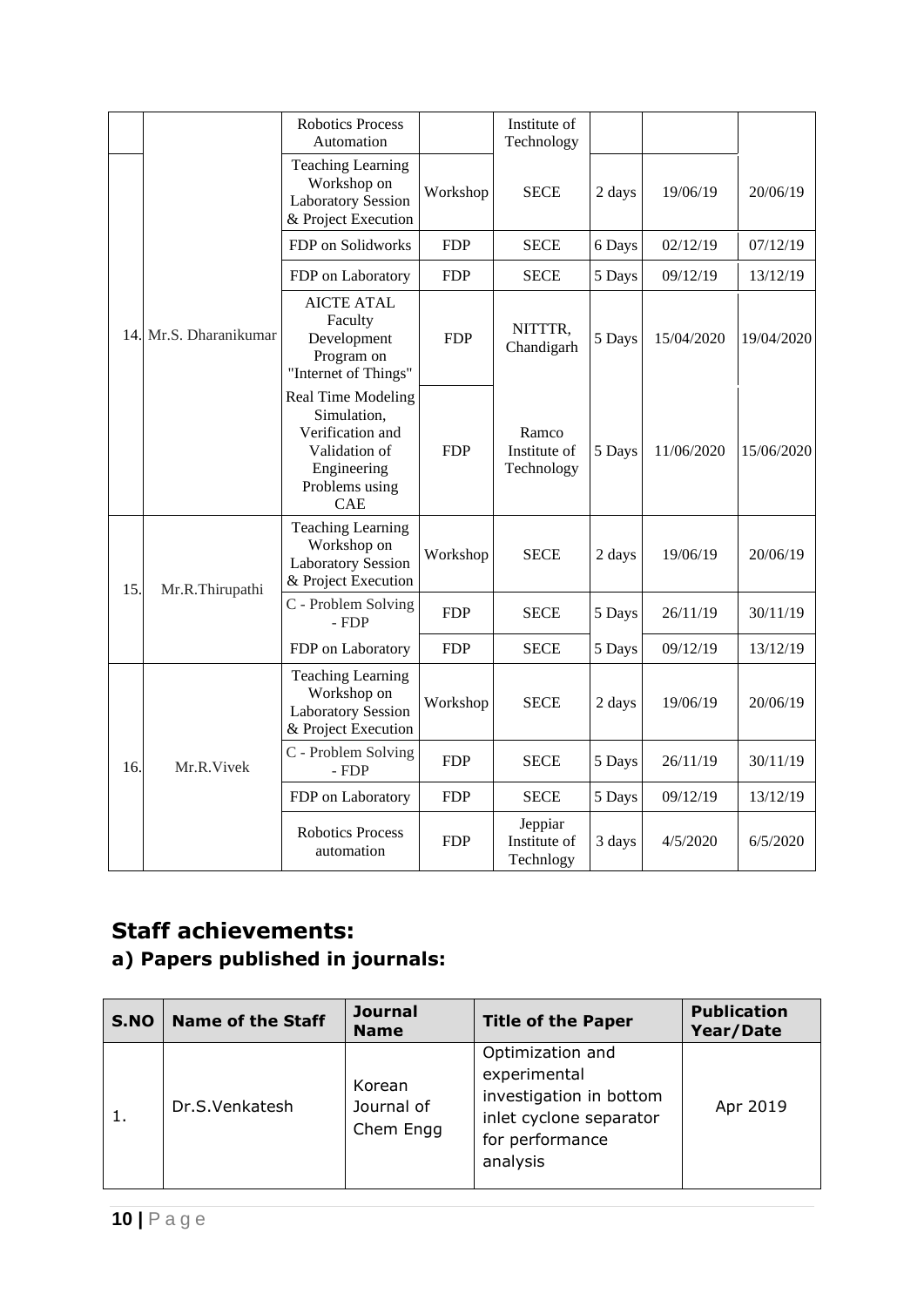| 2. | Mr.S.Dharani Kumar   | Mechanics<br>and<br>Mechanical<br>Engineering                                           | Investigation of<br>mechanical behavior of<br>friction stir welded<br>joints of AA6063 with<br>AA5083 aluminum<br>alloys | Apr 2019 |
|----|----------------------|-----------------------------------------------------------------------------------------|--------------------------------------------------------------------------------------------------------------------------|----------|
| 3. | Mr.Dharani kumar S   | International<br>Journal of<br>Recent<br>Technology<br>and<br>Engineering               | Review on<br>Hydrodynamic Analysis<br>of Journal Bearing using<br><b>Computational Fluid</b><br>Dynamics                 | Apr 2019 |
| 4. | Mr. Vivek R          | International<br>Journal for<br>Research &<br>development<br>in<br>technology           | <b>SOLAR OPERATED</b><br>PORTABLE WATER<br><b>PURIFIER</b>                                                               | Apr 2019 |
| 5. | Mr.A. Vimal,         | International<br>Journal of<br>Research in<br>Engineering,<br>Science and<br>Management | A Review on Shape<br>Optimization and<br>Analysis of Connecting<br>Rod using Different<br><b>Materials</b>               | Apr 2019 |
| 6. | F. Justin Dhiraviam, | International<br>Journal of<br>Research in<br>Engineering,<br>Science and<br>Management | An Overview of<br>Enhancement of<br>Mechanical Properties in<br>Weld Joints on<br>Magnesium Alloy: A<br>Review           | Apr 2019 |
| 7. | S. Divya             | International<br>Journal of<br>Research in<br>Engineering,<br>Science and<br>Management | <b>Automatic T-Shirt</b><br><b>Folding Machine</b>                                                                       | Apr 2019 |
| 8. | K. Sathish           | International<br>Journal of<br>Research in<br>Engineering,<br>Science and<br>Management | Design and Fabrication<br>of Adaptive Steering<br>Controlled Headlight                                                   | Apr 2019 |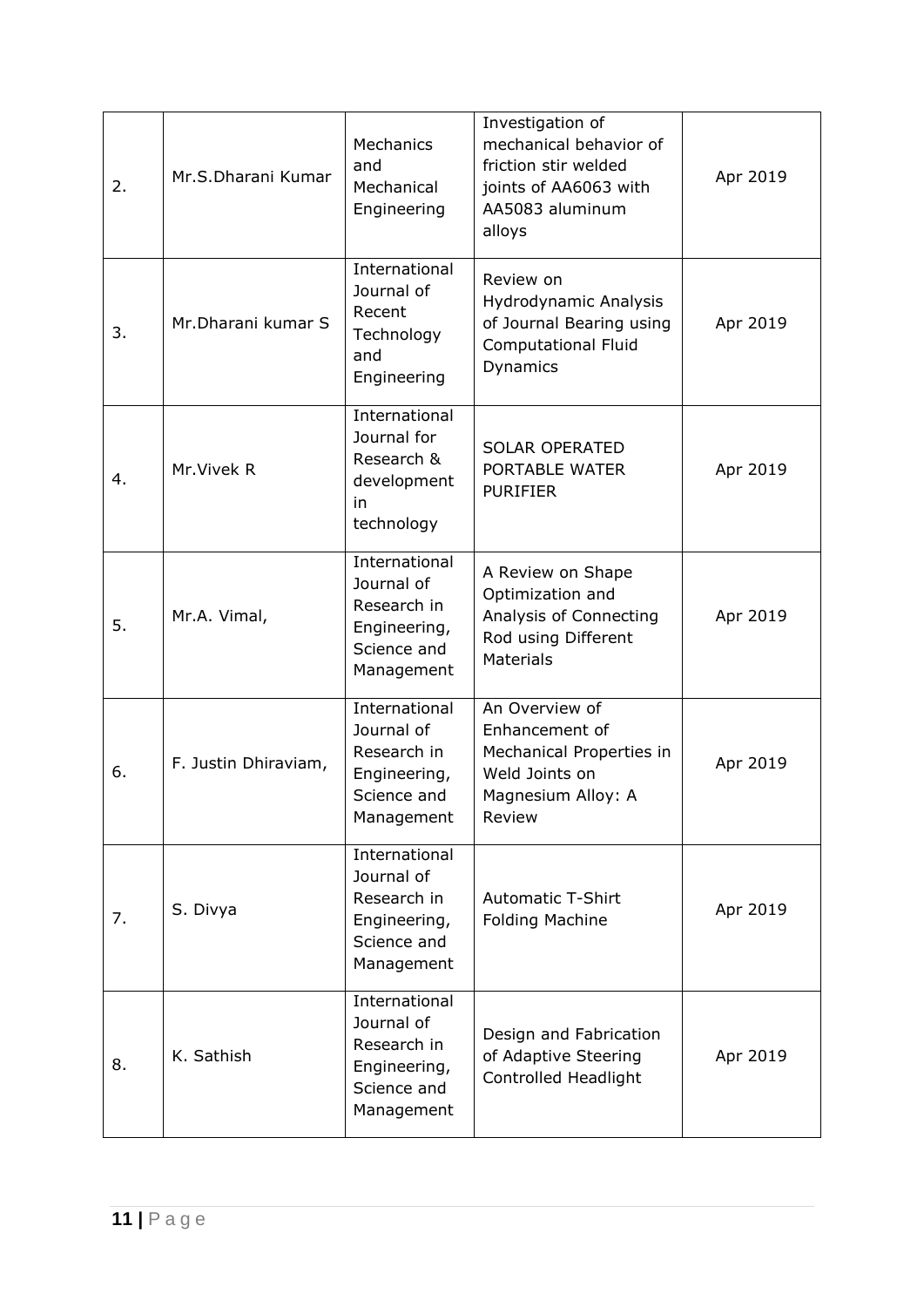| 9.  | Justin Dhiraviam. F       | International<br>Journal of<br>Engineering<br>Science and<br>Computing                  | Design and Fabrication<br>of Lifting Bed for<br>Maintenance of Heavy<br>Vehicle                                                                              | Apr 2019 |
|-----|---------------------------|-----------------------------------------------------------------------------------------|--------------------------------------------------------------------------------------------------------------------------------------------------------------|----------|
| 10. | A.Vimal,                  | International<br>Journal of<br>Research in<br>Engineering,<br>Science and<br>Management | Design and Fabrication<br>of Multi Drive Pulley<br>Transmission using CVT                                                                                    | Apr 2019 |
| 11. | A. R. Palanivel<br>Rajan, | International<br>Journal of<br>Research in<br>Engineering,<br>Science and<br>Management | Design and Fabrication<br>of Multifunctional<br>Furniture                                                                                                    | Apr 2019 |
| 12. | Vivek R,                  | International<br>Research<br>Journal of<br>Engineering<br>and<br>Technology             | Design and Fabrication<br>of Roll Bending Machine                                                                                                            | Apr 2019 |
| 13  | P. Arunachalam            | International<br>Journal of<br>Research in<br>Engineering,<br>Science and<br>Management | <b>Effects of Process</b><br>Parameters and<br>Mechanical Properties of<br>Stir Cast Aluminium<br>6063 Alloy: A Review                                       | Apr 2019 |
| 14  | S. Divya,                 | International<br>Journal of<br>Research in<br>Engineering,<br>Science and<br>Management | Engine Valve Lapping                                                                                                                                         | Apr 2019 |
| 15  | Dharani Kumar S           | International<br>Research<br>Journal of<br>Engineering<br>and<br>Technology             | Friction Stir welding of<br>Magnesium Alloy: A<br>Review of Experimental<br>Findings (Process<br>Parameters, Quality<br><b>Weld Generating</b><br>Variables) | Apr 2019 |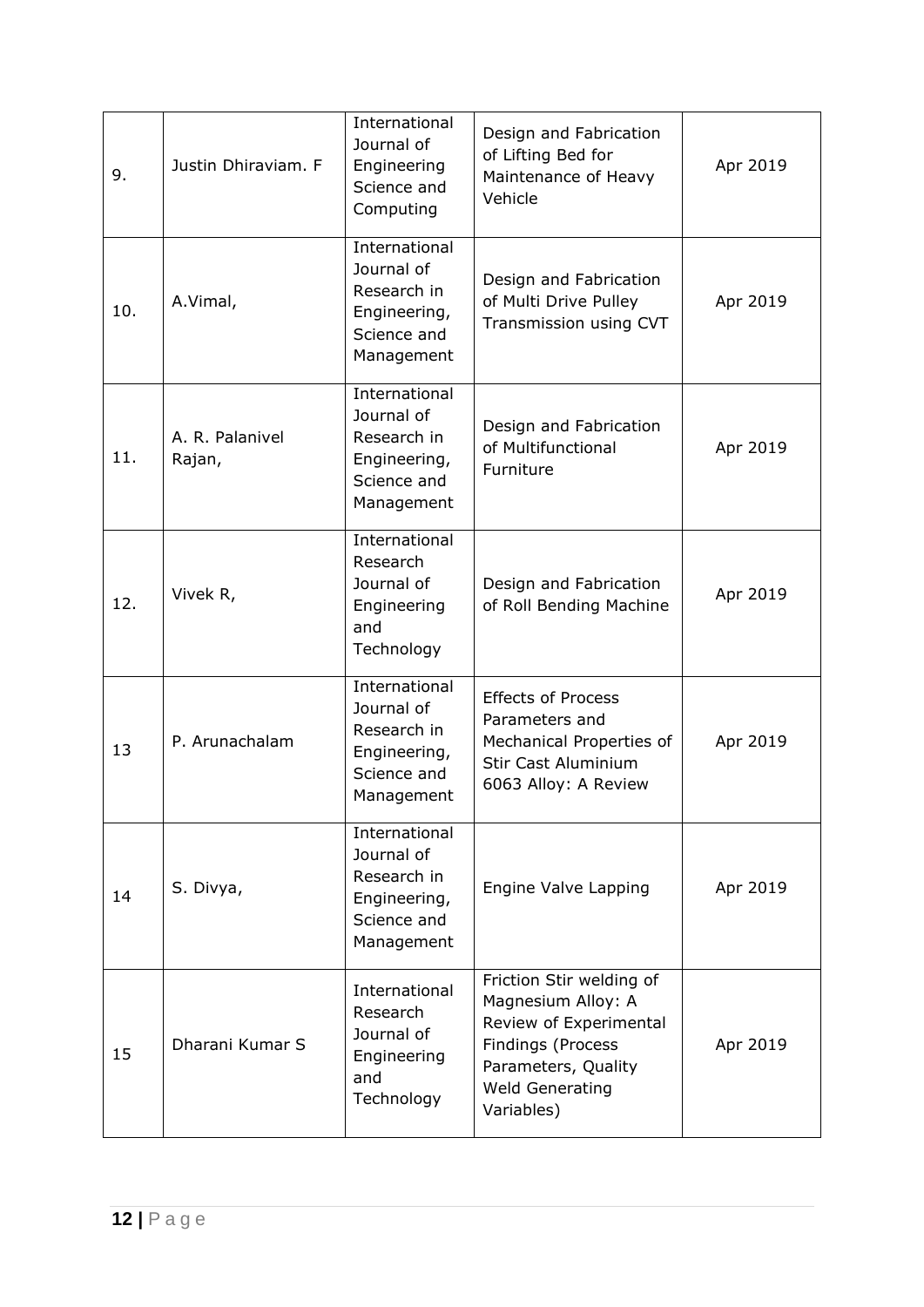| 16 | Vivek. R,       | International<br>Journal of<br>Engineering<br>Science and<br>Computing                  | Optimizing TIG Welding<br>Parameters for AZ31B<br>MagnesiumAlloys: A<br>Review   | May 2019 |
|----|-----------------|-----------------------------------------------------------------------------------------|----------------------------------------------------------------------------------|----------|
| 17 | S.Dharani Kumar | International<br>Journal of<br>Engineering<br>Applied<br>Sciences and<br>Technology     | <b>REVIEW ON SHOT</b><br>PEENING OF NON<br><b>FERROUS ALLOY</b>                  | May 2019 |
| 18 | A. Vimal, R     | International<br>Journal of<br>Research in<br>Engineering,<br>Science and<br>Management | Semi-Automatic Paper<br><b>Bag Making Machine</b>                                | May 2019 |
| 19 | R.Vivek         | International<br>Journal for<br>Scientific<br>Research &<br>Development                 | Semi-Automatic<br><b>Pneumatic Sheet Metal</b><br>Cutting and Bending<br>Machine | May 2019 |
| 20 | Y. Sureshbabu   | International<br>Journal for<br>Scientific<br>Research &<br>Development                 | Thermal Analysis of<br>Copper Coated Piston                                      | May 2019 |
| 21 | P. Arunachalam  | International<br>Journal of<br>Research in<br>Engineering,<br>Science and<br>Management | Torque Mapping and<br>Product ionization of a<br>Compressor                      | May 2019 |

## **b) Papers presented in conference**

| S.No          | <b>Name of</b><br><b>The Staff</b> | National /<br><b>International</b><br><b>Conference</b>                                         | <b>Title of The</b><br><b>Paper</b>                         | <b>Venue</b>                                                   | <b>Date</b>              |
|---------------|------------------------------------|-------------------------------------------------------------------------------------------------|-------------------------------------------------------------|----------------------------------------------------------------|--------------------------|
| $\mathbf 1$ . | Sureshbabu                         | International<br>Conference On<br><b>Recent Advances</b><br>In Engineering And<br>Technologies" | Study of<br>Catalytic<br>Coated<br>Piston of an<br>Internal | Sri Krishna<br>College Of<br>Engineering<br>And<br>Technology, | 08/02/2019<br>09/02/2019 |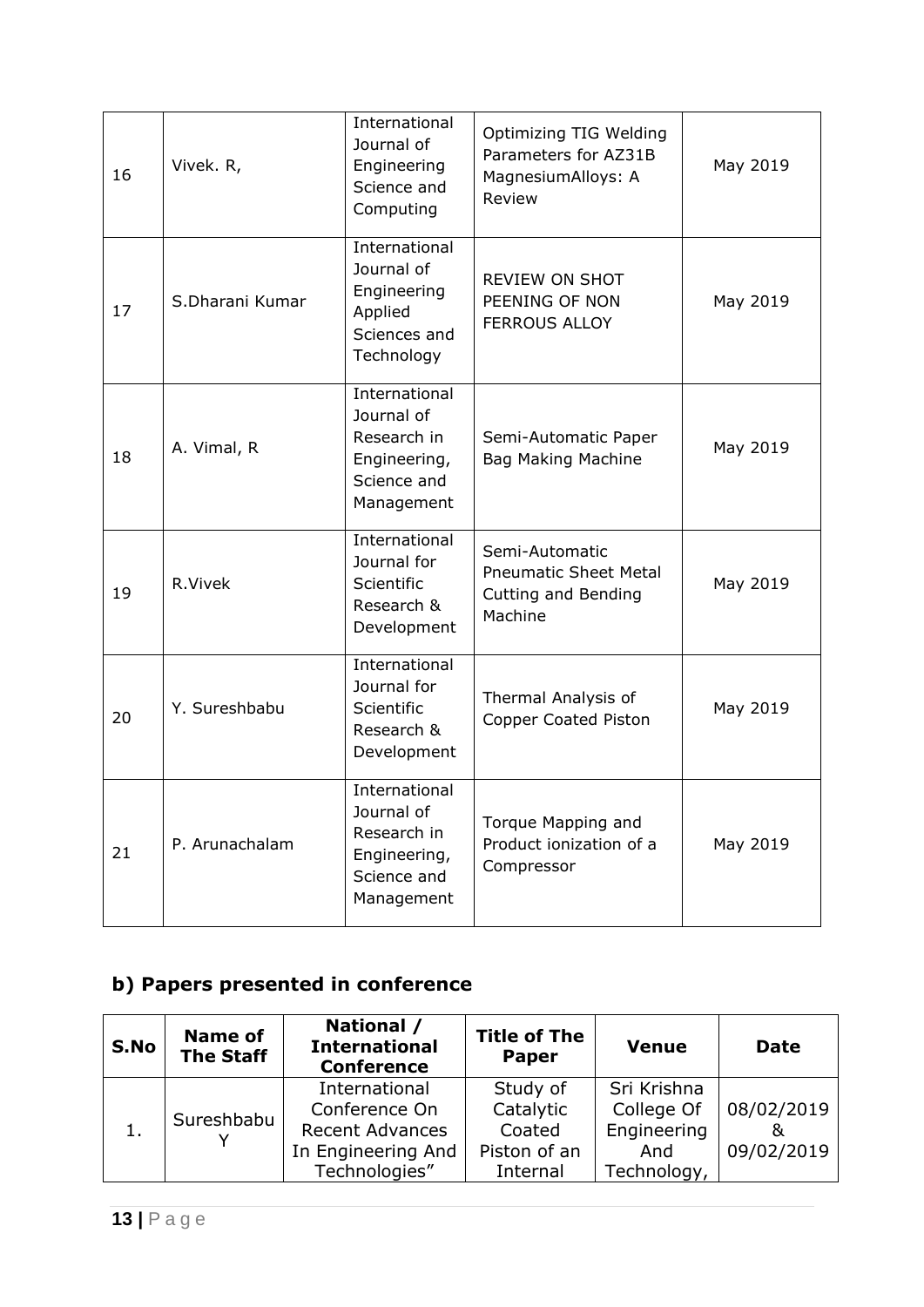|                |            | (Icraet' 19)                                                                                                                                | Combustion<br>(IC) Engine                                                                                                            | Coimbatore-<br>641 008,<br>Tamilnadu                                                                                                 |                               |
|----------------|------------|---------------------------------------------------------------------------------------------------------------------------------------------|--------------------------------------------------------------------------------------------------------------------------------------|--------------------------------------------------------------------------------------------------------------------------------------|-------------------------------|
| $\overline{2}$ | Sureshbabu | 4th International<br>Conference on<br>Recent<br>Advancements in<br>Chemical,<br>Environmental and<br>Energy<br>Engineering<br>(RACEEE 2019) | Experimental<br>Investigation<br>of Catalytic<br>Coated<br>Material on<br>Piston and<br>Combustion<br>Chamber of<br><b>IC</b> Engine | Organizing<br>Team -<br><b>RACEEE</b><br>2019<br>Department<br>of Chemical<br>Engineering<br><b>SSN College</b><br>of<br>Engineering | 14/02/2019<br>&<br>15/02/2019 |

## **Students Achievements:**

## **Event participation (curricular & extracurricular):**

| S.N<br>$\mathbf{o}$ | <b>Name of the</b><br><b>Student</b>                                                                          | <b>Name of the</b><br><b>Event</b>                         | <b>Status</b><br>(Prize<br>won) | <b>Venue</b>                                                      | <b>Date</b> |
|---------------------|---------------------------------------------------------------------------------------------------------------|------------------------------------------------------------|---------------------------------|-------------------------------------------------------------------|-------------|
| 1.                  | Balaji.S                                                                                                      | Tekspark'19 -<br><b>Technical</b><br>Quiz                  | <b>First Place</b>              | Karpagam<br>Institute Of<br>Technology                            | 07/09/2019  |
| $\overline{2}$      | Sri Ram K                                                                                                     | Autovaultz X9<br>- Autoquiz,<br>Aptitude, Cad<br>Modelling | Participatio<br>n               | Saegct<br>Collegiate<br>Club, Gct<br>Cbe                          | 14/09/2019  |
| 3                   | Ranjith D                                                                                                     | Autovaultz X9<br>- Autoquiz,<br>Aptitude, Cad<br>Modelling | Participatio<br>n               | Saegct<br>Collegiate<br>Club, Gct<br>Cbe                          | 14/09/2019  |
| $\overline{4}$      | Udhayakumar S<br>, Rakesh V,<br>Thaaranidevi<br>.C.K, Shanketh<br>.S, Santhana<br>Prabhu.K,<br>Muralidharan R | Project<br>Presentation<br>- Codissia                      | Participatio<br>n               | Coddissia                                                         | 29/08/2019  |
| 5                   | Navjodh P G                                                                                                   | Vahana V4 -<br>Logo Frisk,<br>Mr.Mechanic                  | Participatio<br>n               | Hindustyha<br>n College<br>Of<br>Engineering<br>And<br>Technology | 17/08/2019  |
| 6                   | Balaji.S                                                                                                      | Autovaultz X9<br>- Autoquiz,<br>Aptitude, Cad              | Participatio<br>n               | Saegct<br>Collegiate<br>Club, Gct                                 | 14/09/2019  |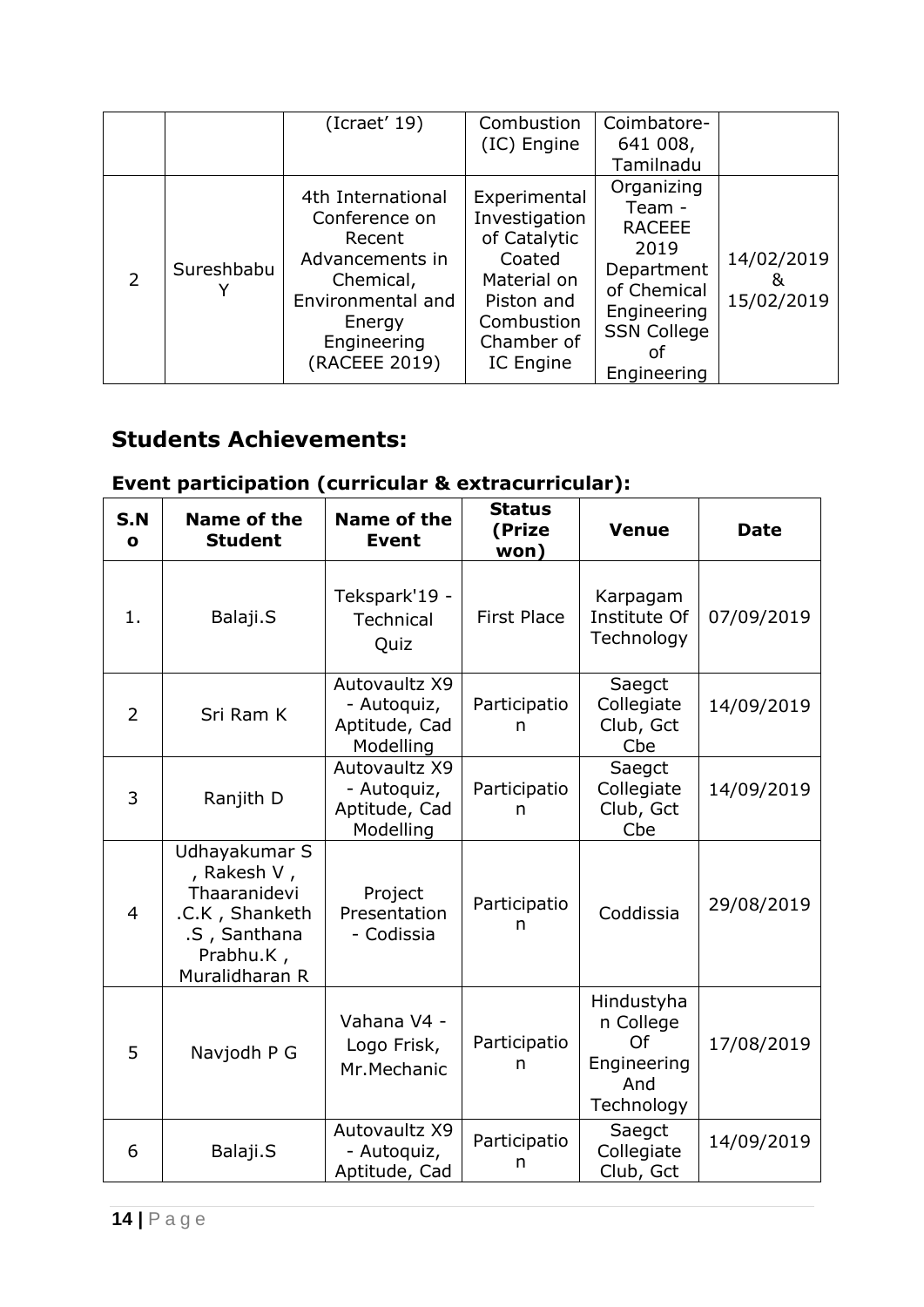|    |                                                                          | Modelling                                                  |                    | Cbe                                                                                    |            |
|----|--------------------------------------------------------------------------|------------------------------------------------------------|--------------------|----------------------------------------------------------------------------------------|------------|
|    |                                                                          |                                                            |                    |                                                                                        |            |
| 7  | Ruthreesh T                                                              | Vahana V4 -<br>Logo Frisk,<br>Mr.Mechanic                  | Participatio<br>n  | Hindusthan<br>College Of<br>Engineering<br>And<br>Technology                           | 17/08/2019 |
| 8  | Srimuralidharan<br>K                                                     | Autovault X9<br>- Cad<br>Modelling                         | <b>Third Place</b> | Saegct<br>Collegiate<br>Club, Gct<br>Cbe                                               | 14/09/2019 |
| 9  | Sajeev S                                                                 | Vahana V4 -<br>Logo Frisk,<br>Mr.Mechanic                  | Participatio<br>n  | Hindusthan<br>College Of<br>Engineering<br>And<br>Technology                           | 17/08/2019 |
| 10 | Surya Prakash M                                                          | Autovaultz X9<br>- Autoquiz,<br>Aptitude, Cad<br>Modelling | Participatio<br>n  | Saegct<br>Collegiate<br>Club, Gct<br>Cbe                                               | 14/09/2019 |
| 11 | Gowtham K V,<br>Dhanushkrishna<br>.T, Blessvin<br>Bruso .P,<br>Ajeeth .R | National<br>Science &<br>Technology<br>Fair 2019           | Participatio<br>n  | <b>CODISSIA</b>                                                                        | 29/08/201  |
| 12 | Naveenan S                                                               | Vahana V4 -<br>Logo Frisk,<br>Mr.Mechanic                  | Participatio<br>n  | Hindusthan<br>College of<br>Engineering<br>and<br>Technology                           | 17/08/2019 |
| 13 | Nitish Kumar B                                                           | Vahana V4 -<br>Logo Frisk,<br>Mr.Mechanic                  | Participatio<br>n  | Hindusthan<br>College of<br>Engineering<br>and<br>Technology                           | 17/08/2019 |
| 14 | Balaji.S                                                                 | Tekspark'19 -<br>Paper<br>Presentation                     | <b>First Place</b> | Karpagam<br>Institute of<br>Technology                                                 | 07/09/2019 |
| 15 | Akash R                                                                  | Tekspark'19 -<br>Paper<br>Presentation                     | Participatio<br>n  | Karpagam<br>Institute of<br>Technology                                                 | 07/09/2019 |
| 16 | Gowtham K V,<br>Dhanushkrishna<br>.T, Blessvin<br>Bruso .P,<br>Ajeeth .R | <b>KSB Pumps</b><br>Limited,<br>Coimbatore                 | Participatio<br>n  | <b>Students</b><br>Project<br>Expo at<br><b>KSB Pumps</b><br><b>Annual Day</b><br>2019 | 04/08/2019 |
| 17 | Sanjay S                                                                 | Vahana V4 -<br>Mr.Mechanic,                                | Participatio<br>n  | Hindusthan<br>College of                                                               | 17/08/2019 |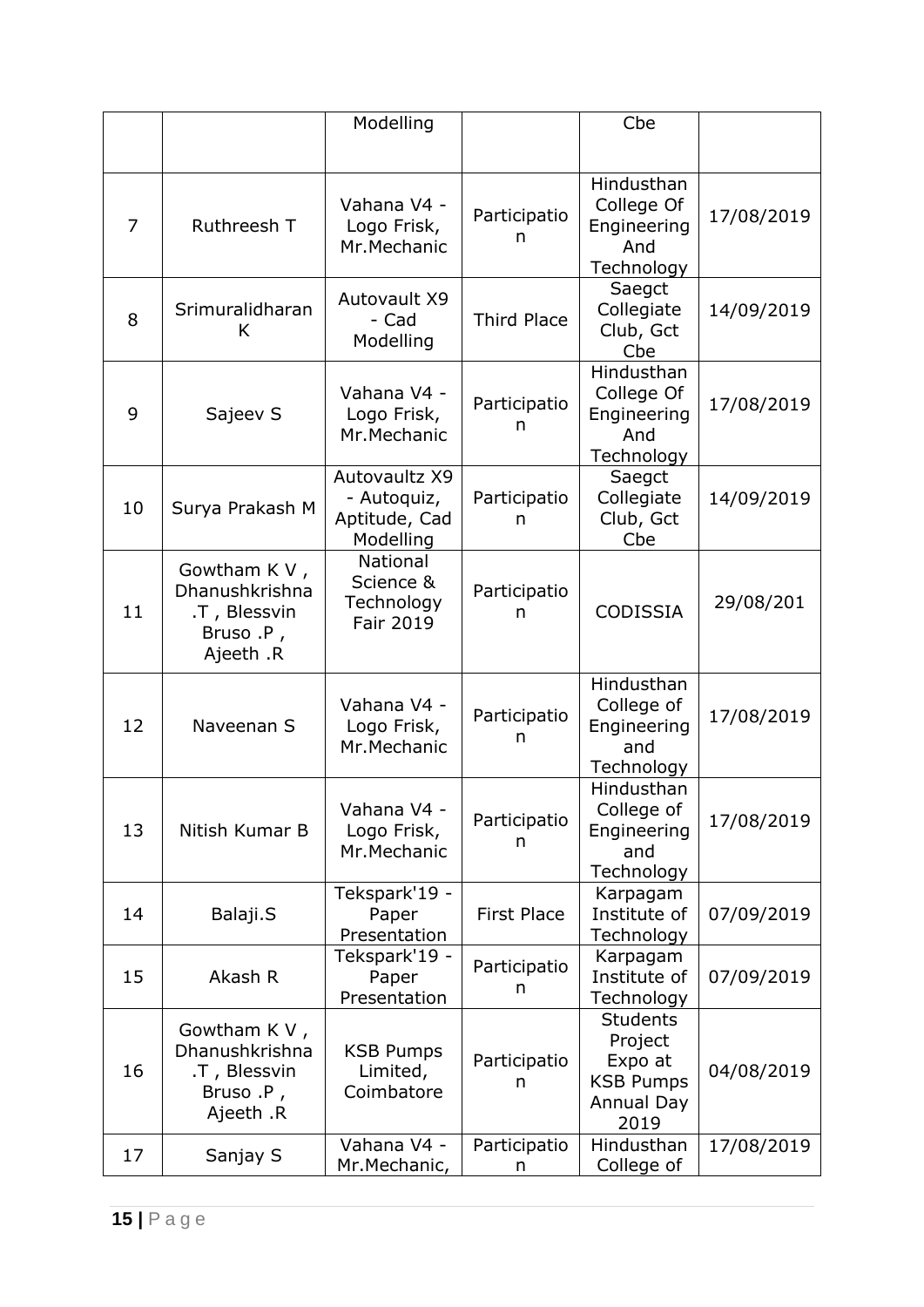|    |                                                                                                               | Cad<br>Modelling                                                                                  |                                            | Engineering<br>and<br>Technology                                                       |                 |
|----|---------------------------------------------------------------------------------------------------------------|---------------------------------------------------------------------------------------------------|--------------------------------------------|----------------------------------------------------------------------------------------|-----------------|
| 18 | Nambi Rajan K.S                                                                                               | Vahana V4 -<br>Logo Frisk,<br>Mr.Mechanic                                                         | Participatio<br>n                          | Hindusthan<br>College of<br>Engineering<br>and<br>Technology                           | 17/08//201<br>9 |
| 19 | Srimuralidharan<br>K                                                                                          | Autovaultz X9<br>- Autoquiz,<br>Aptitude, Cad<br>Modelling                                        | Participatio<br>n                          | Sae gct<br>Collegiate<br>Club, Gct<br>Cbe                                              | 14/09/2019      |
| 20 | Ramesh<br>Krishnaa SL,<br>Sreedhar V,<br>Yogeshwaran K                                                        | <b>Ksb Pumps</b><br>Limited,<br>Coimbatore                                                        | Participatio<br>n                          | <b>Students</b><br>Project<br>Expo at<br><b>KSB Pumps</b><br><b>Annual Day</b><br>2019 | 04/08/2019      |
| 21 | Udhayakumar S<br>, Rakesh V,<br>Thaaranidevi<br>.C.K, Shanketh<br>.S, Santhana<br>Prabhu.K,<br>Muralidharan R | Smart India<br>Hackathon<br>2019                                                                  | Participatio<br>n                          | MHRD,<br><b>AICTE</b>                                                                  | 8/07/2019       |
| 22 | Harish K,<br>Damodhara<br>Preasad R                                                                           | Hands On<br>Workshop on<br>Dismantling<br>and Assembly<br>of Mahindra<br><b>XUV 300</b><br>Engine | Participatio<br>n                          | Karpagam<br>College of<br>Engineering                                                  | 29/02/2020      |
| 23 |                                                                                                               | ISNEE -<br><b>GKDC</b>                                                                            | <b>First Prize</b><br>- Fuel<br>Efficiency | Kari<br>Motorway,<br>Coimbatore                                                        | 10/02/2020      |
| 24 | Rojer Derieck D                                                                                               | Workshop On<br>Augmented<br><b>Reality And</b><br>Virtual<br>Reality                              | Participatio<br>n                          | Sri Krishna<br>College of<br>Engineering<br>and<br>Technolog                           | 27/02/2020      |
| 25 | Karthik.B,<br>Harish Kumar .M<br>, Madhan .M                                                                  | Efficycle 2019<br><b>Rule Book</b><br>Workshop                                                    | Participatio<br>n                          | <b>Kcg College</b><br>of<br>Technology<br>Chennai                                      | 29/06/2019      |
| 26 | Balaji.S                                                                                                      | All India<br>Seminar On<br>"Artificial<br>Intelligence:<br>An<br>Application<br>Perspective       | Participatio<br>n                          | Kct, Cbe                                                                               | 05/09/2019      |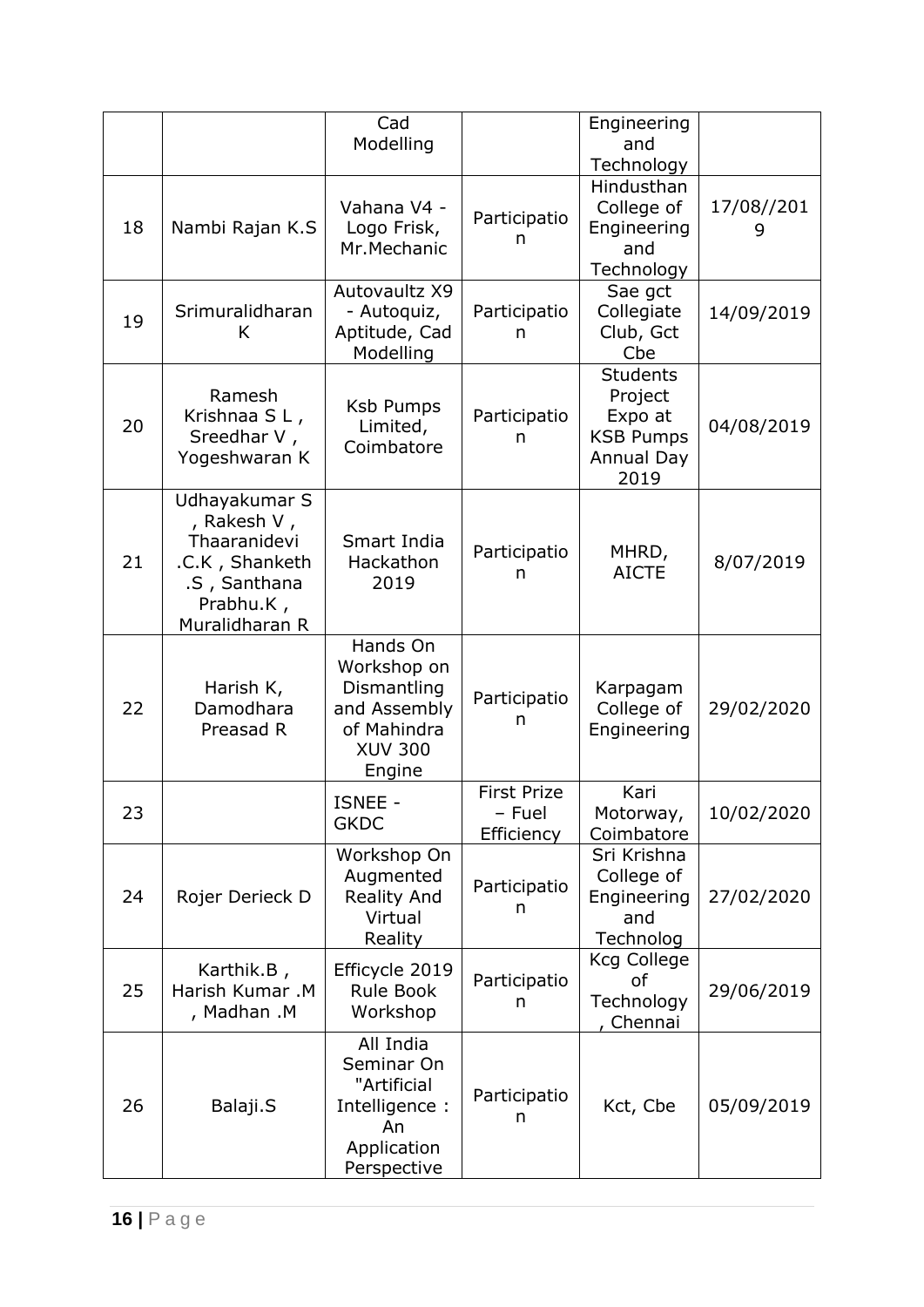| 27                                        | Ajay M                        | One Day<br>Workshop On<br>Advancement<br>s In Welding<br>Technology"                       | Participatio<br>n | <b>Sns College</b><br><b>of</b><br>Technology | 26/07/2019 |
|-------------------------------------------|-------------------------------|--------------------------------------------------------------------------------------------|-------------------|-----------------------------------------------|------------|
| 28                                        | Dhatchinamoort<br>hi V        | One Day<br>Workshop On<br>Advancement<br>s In Welding<br>Technology"                       | Participatio<br>n | Sns College<br>of<br>Technology               | 26/07/2019 |
| 29                                        | Abilash S                     | One Day<br>Workshop On<br>Advancement<br>s In Welding<br>Technology"                       | Participatio<br>n | Sns College<br>of<br>Technology               | 26/07/2019 |
| 30                                        | Dhamodhara<br>Prasad R        | One Day<br>Workshop On<br>Advancement<br>s In Welding<br>Technology"                       | Participatio<br>n | Sns College<br>οf<br>Technology               | 26/07/2019 |
| 31                                        | Murugananthan<br>S            | Fundamental<br>s Of<br>Automotive<br>Engineering                                           | Participatio<br>n | Sae gct<br>Collegiate<br>Club, Gct,<br>Cbe    | 14/09/2019 |
| 32                                        | Saran Raj G                   | Fundamental<br>s Of<br>Automotive<br>Engineering                                           | Participatio<br>n | Sae gct<br>Collegiate<br>Club, Gct,<br>Cbe    | 14/09/2019 |
| 33                                        | Nishanthkumar<br>т            | Fundamental<br>s Of<br>Automotive<br>Engineering                                           | Participatio<br>n | Sae gct<br>Collegiate<br>Club, Gct,<br>Cbe    | 14/09/2019 |
| Dhamodhara<br>34<br>Prasad R, Harish<br>K |                               | Hands On<br>Workshop On<br>Dismantling<br>And<br>Assembly Of<br>Mahindra Xuv<br>300 Engine | Participatio<br>n | Karpagam<br>College of<br>Engineering         | 29/02/2020 |
| 35                                        | Robert Arun<br><b>Stony M</b> | Fundamental<br>s of<br>Automotive<br>Engineering                                           | Participatio<br>n | Saegct<br>Collegiate<br>Club, Gct,<br>Cbe     | 14/09/2019 |
| 36                                        | Satheesh Kumar<br>N           | Fundamental<br>s of<br>Automotive<br>Engineering                                           | Participatio<br>n | Saegct<br>Collegiate<br>Club, Gct,<br>Cbe     | 14/09/2019 |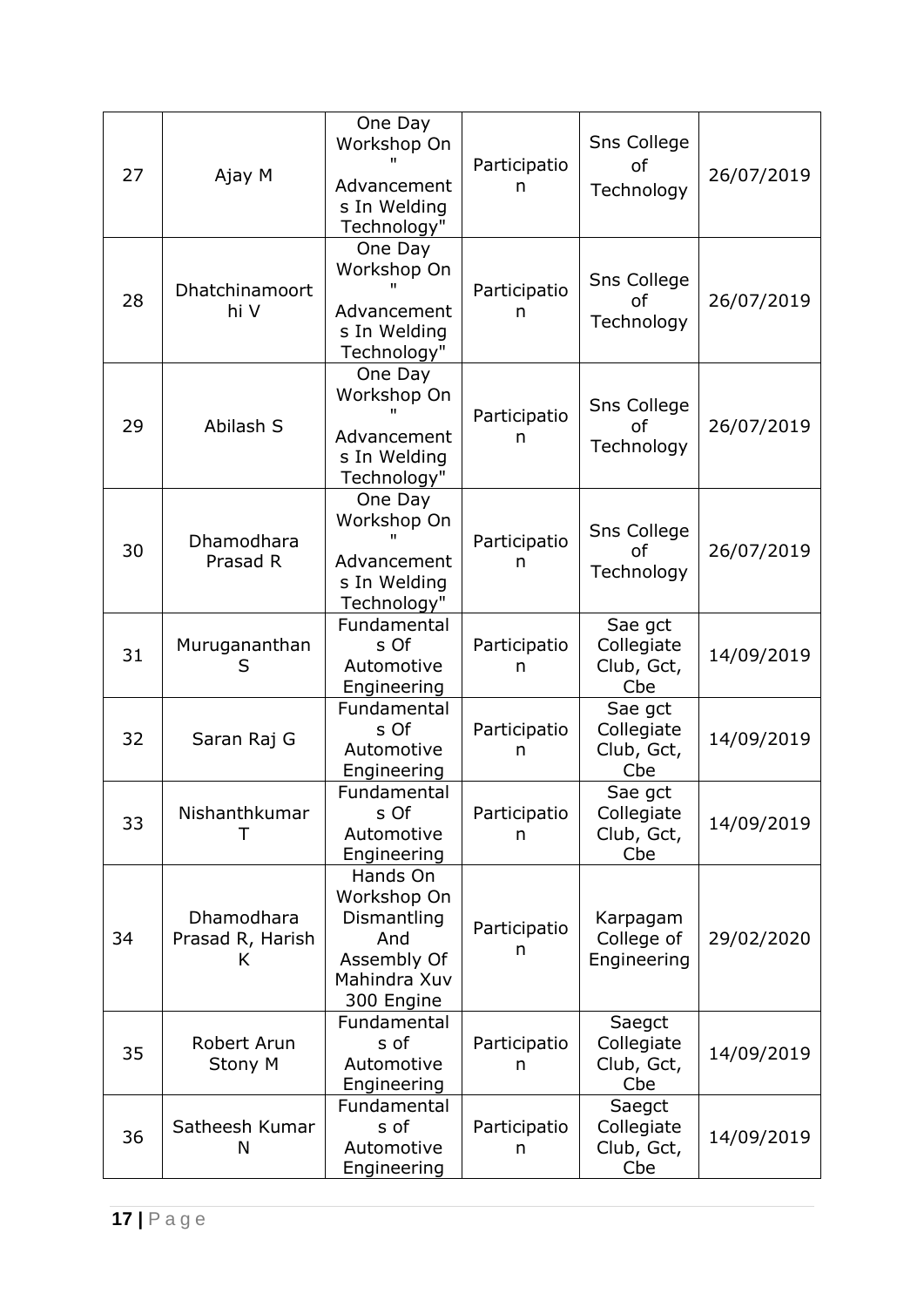| 37 | Balaji S       | One Day<br>Workshop On<br>Advancement<br>s in Welding<br>Technology | Participatio<br>n | Sns College<br>Technology       | 26/07/2019 |
|----|----------------|---------------------------------------------------------------------|-------------------|---------------------------------|------------|
| 38 | Aroon Daniel S | One Day<br>Workshop On<br>Advancement<br>s in Welding<br>Technology | Participatio<br>n | Sns College<br>Ωf<br>Technology | 26/07/2019 |

## **Internship/Implant Training:**

| Year &<br><b>Class</b> | Participant            | <b>Name of the Partnering</b><br><b>Institution/Industry/Research</b><br><b>Lab with Contact Details</b> | <b>Duration</b><br>(From-<br>To) | N <sub>0</sub><br><b>of</b><br><b>Day</b><br>S |
|------------------------|------------------------|----------------------------------------------------------------------------------------------------------|----------------------------------|------------------------------------------------|
|                        |                        |                                                                                                          | 6/6/2019                         |                                                |
| <b>II MECH A</b>       | Lallu Raja M           | ICF, Perambur                                                                                            | to<br>20/6/2019                  | 15                                             |
| <b>II MECH A</b>       | Gnanaprasanth R        | Annamalais Motors Pvt Ltd,                                                                               | 28/5/2019                        |                                                |
| <b>II MECH A</b>       | Gowtham K              | Coimbatore                                                                                               | to<br>12/6/2019                  | 16                                             |
| <b>IIIMECH B</b>       | Murugananthan S        |                                                                                                          | 1/6/2019                         |                                                |
| <b>IIIMECH B</b>       | <b>Udaya Prathap S</b> | <b>Bimetal Bearing, Coimbatore</b>                                                                       | to                               | 15                                             |
| <b>IIIMECH B</b>       | Vignesh A              |                                                                                                          | 15/6/2019                        |                                                |
|                        |                        |                                                                                                          | 24/5/2019                        |                                                |
| <b>III MECH A</b>      | Dinesh Kumar P         | Roots Multiclean Ltd                                                                                     | to                               | 31                                             |
|                        |                        |                                                                                                          | 23/6/2019                        |                                                |
| <b>IIIMECH B</b>       | Vivin Richard          |                                                                                                          | 21/5/2019                        | 23                                             |
|                        |                        | Shreta Lab Technology, Chennai                                                                           | to<br>12/6/2019                  |                                                |
|                        |                        | 7/1/2020                                                                                                 |                                  |                                                |
| <b>III MECH B</b>      | Ruthreesh T            | L&T Defence, Coimbatore                                                                                  | to                               | 23                                             |
|                        |                        |                                                                                                          | 29/1/2020                        |                                                |
| <b>IV MECH B</b>       | K.Sivakumar            |                                                                                                          | 19/8/2019                        |                                                |
| <b>IV MECH B</b>       | J.Prithiviraj          |                                                                                                          | to                               |                                                |
| <b>IVMECH B</b>        | S.Naveen               | <b>Bimetal Bearing, Coimbatore</b>                                                                       | 31/03/202                        | 65                                             |
| <b>IV MECH B</b>       | G.Stephen Jebadurai    |                                                                                                          | (2days                           |                                                |
| <b>IV MECH B</b>       | P.Vigneshwaran         |                                                                                                          | per week)                        |                                                |
|                        |                        |                                                                                                          | 1/8/2019                         |                                                |
| <b>IV MECH B</b>       | M.Raakesh              | L&T Defence, Coimbatore                                                                                  | to                               | 61                                             |
|                        |                        |                                                                                                          | 30/9/2019                        |                                                |
|                        |                        |                                                                                                          | 13/5/2019                        |                                                |
| <b>IV MECH A</b>       | Harshvardhan.B         | <b>KSB Pumps</b>                                                                                         | to                               | 48                                             |
|                        |                        |                                                                                                          | 29/6/2019                        |                                                |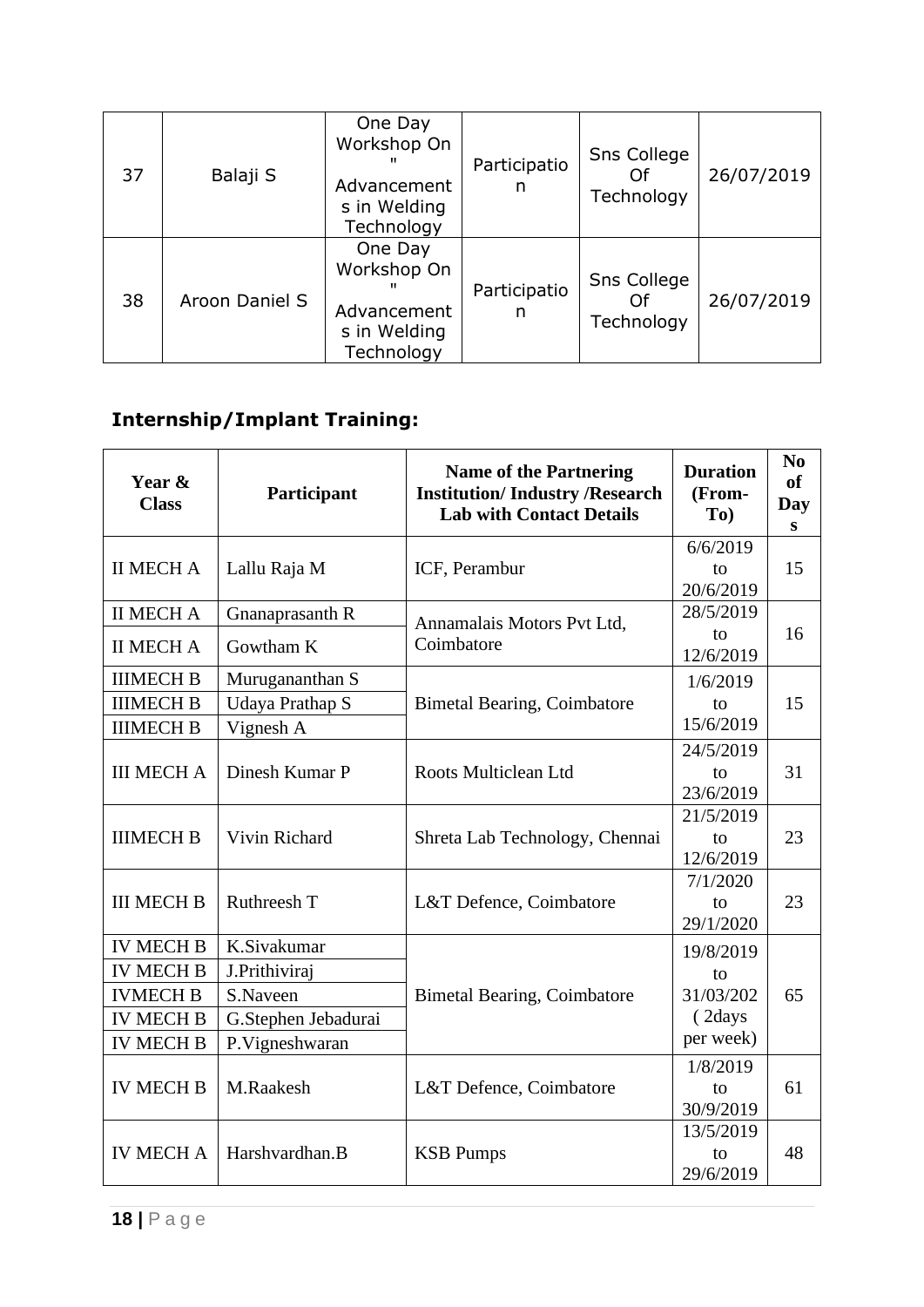| <b>IV MECH B</b> | Nithin Gilfred        |                             | 17/7/2019        |     |
|------------------|-----------------------|-----------------------------|------------------|-----|
| <b>IV MECH B</b> | Sudalai Thangamani    | Pricol Limited              | to               | 33  |
| <b>IV MECH B</b> | Ragavan.M             |                             | 18/8/2019        |     |
|                  |                       |                             | 13/5/2019        |     |
| <b>IV MECH B</b> | G.Stephen Jebadurai   | <b>IIT Madras</b>           | to               | 62  |
|                  |                       |                             | 13/7/2019        |     |
|                  |                       |                             | 17/2/2020        |     |
| <b>IV MECH A</b> | Divya Dharsini.C      | <b>KSB</b> Pump             | to               | 65  |
| <b>IV MECH A</b> | Dharanidaran.D        |                             | 31/3/2020        |     |
| <b>IV MECH B</b> | Navinkumar.R          |                             |                  |     |
|                  |                       | Focus R                     | 19/2/2019        | 43  |
| <b>IV MECH B</b> | Udayakumar.S          |                             | to<br>31/3/2019  |     |
| <b>IV MECH B</b> | Saji.S                |                             |                  |     |
| <b>IV MECH A</b> | Kavin.Kr              |                             |                  |     |
| <b>IV MECH B</b> | Ragavan.M             |                             | 16/12/201        |     |
| <b>IV MECH B</b> |                       | Pricol Limited              | 9<br>to          | 107 |
|                  | Shanketh.S            |                             | 31/3/2019        |     |
| <b>IV MECH B</b> | Sabaridhinesh.S       |                             | 24/1/2020        |     |
|                  |                       |                             | to               |     |
| <b>IV MECH B</b> | Saran.G               | Khaaizeen Equipments        | 31/03/202        |     |
|                  |                       |                             | $\boldsymbol{0}$ | 68  |
| <b>IV MECH A</b> | Dineshkumaran.K       |                             |                  |     |
| <b>IV MECH B</b> | Naveen Prasanth K     |                             | 8/1/2020         |     |
| <b>IV MECH B</b> | Nidhin Gilferd J      | Altran                      | to               | 85  |
| <b>IV MECH B</b> | Raj Kumar.M           |                             | 31/3/2020        |     |
| <b>IV MECH B</b> | Shree Hari            |                             |                  |     |
|                  |                       |                             | 9/6/2019         |     |
| <b>II MECH A</b> | Akashkumar V          | Balasanka Tvs (Thenkasi)    | to               | 11  |
|                  |                       |                             | 19/6/2019        |     |
|                  |                       | Vishal Precision Works,     | 27/5/2019        |     |
| <b>II MECH A</b> | Allwyn Joseph S.J     | Combatore                   | to               | 7   |
|                  |                       |                             | 2/6/2019         |     |
| <b>II MECH A</b> | Aravindh Kumar S      | <b>Integara Automation</b>  | 1/6/2019<br>to   | 10  |
|                  |                       |                             | 10/6/2019        |     |
|                  |                       |                             | 10/6/2019        |     |
| <b>II MECH A</b> | Aravinth S            | TNSTC, Nagerkoil            | to               | 6   |
|                  |                       |                             | 15/6/2019        |     |
|                  |                       |                             | 10/6/2019        |     |
| <b>II MECH A</b> | Balaji R              | TNSTC, Villupuram           | to               | 8   |
|                  |                       |                             | 17/6/2019        |     |
| <b>II MECH A</b> | Bala Naaga Sree Harri |                             | 03/06/19         |     |
|                  | V                     | Vani Tools, Chennai         | to               | 5   |
| <b>II MECH A</b> | Manoj Kumar A         |                             | 7/6/2019         |     |
|                  |                       |                             | 4/6/2019         |     |
| <b>II MECH A</b> | Boopathiraj R         | Roots Limited, Kovilpalayam | to               | 7   |
|                  |                       |                             | 10/6/2019        |     |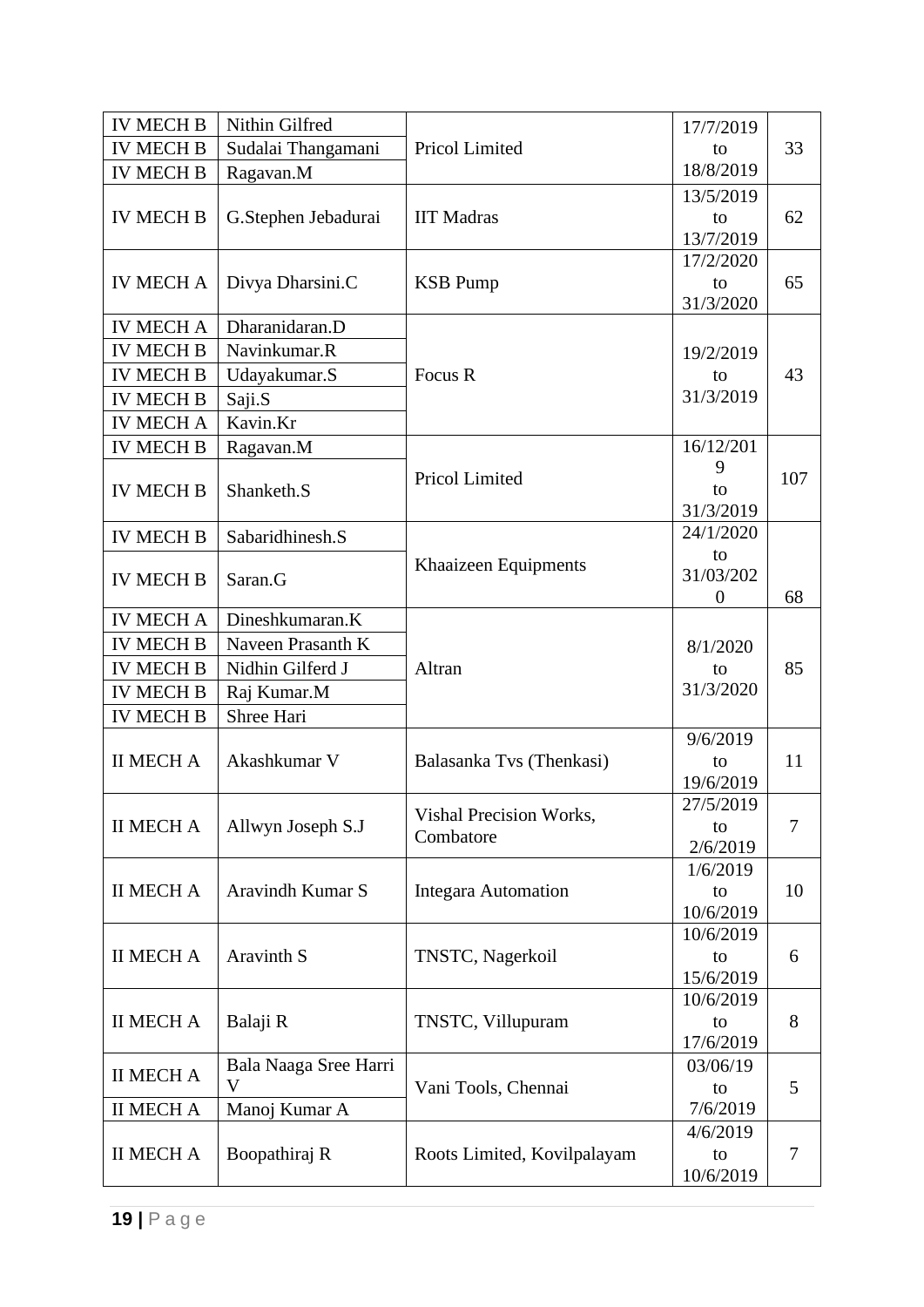| <b>II MECH A</b> | Chandru S         |                                            | 8/6/2019               |                |  |
|------------------|-------------------|--------------------------------------------|------------------------|----------------|--|
| <b>II MECH A</b> | Devanandhan C     | Sail, Salem                                | to<br>14/6/2019        | 6              |  |
| <b>II MECH A</b> | Jaevishnu S       | Royal Enfield Service Station,             | 10/6/2019              |                |  |
| <b>II MECH A</b> | Kevinraj M        | Coimbatore                                 | to                     | 5              |  |
|                  |                   |                                            | 14/6/2019              |                |  |
| <b>II MECH A</b> | Logeshwaran K     | Reconditioning Unit- Ii Pollachi           | 8/6/2019<br>to         | 13             |  |
|                  |                   |                                            | 20/6/2019              |                |  |
|                  |                   |                                            | 7/6/2019               |                |  |
| <b>II MECH A</b> | Manikandan M      | <b>Mohler Machine</b><br>Works, Coimbatore | to                     | 8              |  |
|                  |                   |                                            | 14/6/2019              |                |  |
|                  |                   |                                            | 20/6/2019              |                |  |
| <b>II MECH A</b> | Manirathinam P    | Codebind Technology,<br>Coimbatore         | to                     | 5              |  |
|                  |                   |                                            | 24/6/2019              |                |  |
|                  |                   |                                            | 10/6/2019              |                |  |
| <b>II MECH A</b> | Manoj V           | <b>Bullmenn Motors, Coimbatore</b>         | to                     | 5              |  |
|                  |                   |                                            |                        |                |  |
|                  |                   |                                            | 14/6/2019              |                |  |
| <b>II MECH A</b> | Mathanprasath A   | Agni Tmt Rods, Ingur                       | 27/5/2019<br>to        | 5              |  |
|                  |                   |                                            | 31/5/2019              |                |  |
| <b>II MECH A</b> | Mohammed Shahin Z |                                            | 31/5/2019              |                |  |
| <b>II MECH A</b> | Mohana Sundaram J | Ktm Motors, Coimbatore                     | to                     | 5              |  |
|                  |                   |                                            | 4/6/2019               |                |  |
| <b>II MECH B</b> | Navith Apzal M    |                                            | 29/5/2019              |                |  |
| <b>II MECH B</b> | Vivek V U         | Lavan Tech                                 | to<br>4/6/2019         | $\overline{7}$ |  |
|                  |                   |                                            | 13/6/2019              |                |  |
| <b>II MECH B</b> | Praveen S         | <b>Gcm</b> Industries                      | to                     | 7              |  |
|                  |                   |                                            | 19/6/2019              |                |  |
| <b>II MECH B</b> | Ragu M            |                                            | 11/6/2019              |                |  |
|                  |                   | Amirthlakshmi Cnc Components               | to                     | 5              |  |
| <b>II MECH B</b> | Udith Vishnu U    |                                            | 15/6/2019              |                |  |
|                  |                   |                                            | 17/6/2019              |                |  |
| <b>II MECH B</b> | Rakesh S K        | <b>National Engineering</b>                | to                     | 6              |  |
|                  |                   |                                            | 22/6/2019              |                |  |
| <b>II MECH B</b> | Rojer Derieck D   | Royal Enfield Service Station,             | 10/6/2019              |                |  |
| <b>II MECH B</b> | Saptha Giri       | Coimbatore                                 | to                     | $\overline{4}$ |  |
|                  |                   |                                            | 13/6/2020<br>20/6/2019 |                |  |
|                  |                   | Codebind Technology,                       | to                     |                |  |
| <b>II MECH B</b> | Sabari Sridaran G | Coimbatore                                 |                        | 5              |  |
|                  |                   |                                            | 24/6/2019              |                |  |
|                  |                   |                                            | 3/6/2019               |                |  |
| <b>II MECH B</b> | Sabbarish S       | Maruthi Suzuki, Coimbatore                 | to<br>16/6/2201        | 14             |  |
|                  |                   |                                            | 9                      |                |  |
|                  |                   |                                            |                        |                |  |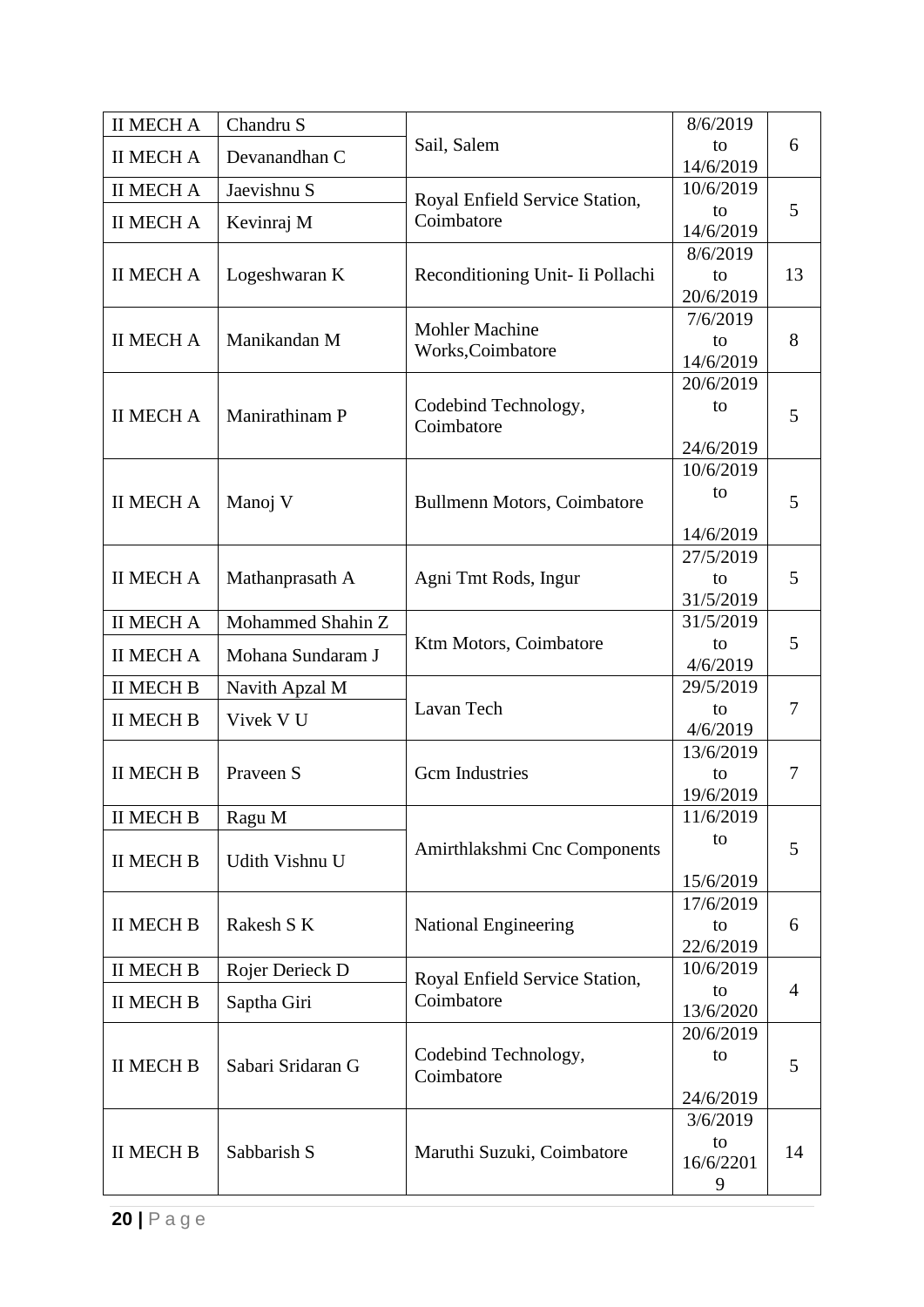| <b>II MECH B</b>  | Sandhiya S              |                                           | 4/6/2019                     |        |
|-------------------|-------------------------|-------------------------------------------|------------------------------|--------|
| <b>II MECH B</b>  | Sauray Rishikesh S      | <b>Saran Engineering Works</b>            | to<br>10/6/2019              | 6      |
| <b>II MECH B</b>  | Shanthosh S A           |                                           | 8/6/2019                     |        |
| <b>II MECH B</b>  | Yuvaraj C               | Sail, Salem                               | to<br>14/6/2022              | $\tau$ |
| <b>II MECH B</b>  | Sharath Kumar G         |                                           |                              |        |
| <b>II MECH B</b>  | Sreedhar V              |                                           | 10/6/2019                    |        |
| <b>II MECH B</b>  | Subash S                | <b>Karthick Flow Controls</b>             | to<br>16/6/2201              | 7      |
| <b>II MECH B</b>  | Yadav Prashanth M       |                                           | 9                            |        |
| <b>II MECH B</b>  | Yogeshwaran K           |                                           |                              |        |
| <b>II MECH B</b>  | Thilip C                | <b>Frontline Fabricators</b>              | 5/6/2019<br>to               | 11     |
|                   |                         |                                           | 15/6/2019<br>17/6/2019       |        |
| <b>II MECH B</b>  | Vengatraman V           | <b>Sss Agencies Workshop</b>              | to<br>22/6/2019              | 6      |
| <b>III MECH B</b> | Nithyanandhan N         |                                           | 27/5/2016                    |        |
| <b>III MECH B</b> | Robert Arun Stony M     | Cim Technologies                          | to<br>1/6/2019               | 6      |
|                   |                         |                                           | 27/5/2019                    |        |
| <b>III MECH B</b> | Prakash S               | <b>Gencok Pacific Auto</b><br>Engineering | to<br>4/6/2019               | 9      |
| <b>III MECH B</b> | Vikash Kumar V S        | Paper Tubes, Coimbatore                   | 25/5/2019<br>to<br>30/5/2019 | 6      |
| <b>III MECH B</b> | Naveenan S              |                                           | 27/5/2019                    |        |
| <b>III MECH B</b> | Nishanthkumar T         | Pentagon Switch Gears                     | to<br>1/6/2019               | 6      |
| <b>III MECH B</b> | Rajakumar R             | Solara Chemicals P Ltd                    | 19/6/2019<br>to<br>23/6/2019 | 5      |
| <b>III MECH B</b> | Ragupathy R             |                                           | 27/5/2019                    |        |
| <b>III MECH B</b> | R.Venkatesh             | Shree Vigneshwara Industries              | to<br>1/6/2019               | 6      |
| <b>III MECH B</b> | Raj Kumar B             |                                           | 27/5/2019                    |        |
| <b>III MECH B</b> | Srimuralidharan K       | Sri Kumaraguru Ltd                        | to<br>5/6/2019               | 10     |
| <b>III MECH B</b> | Sanjay S                | Lmw, Arasur                               | 27/5/2019<br>to<br>1/6/2019  | 6      |
| <b>III MECH B</b> | Naveen Prasanth K       |                                           | 10/6/2019                    |        |
| <b>III MECH B</b> | Ramkumar K              | <b>Messer Cutting Systems</b>             | to                           | 5      |
| <b>III MECH B</b> | Venkatesh R             |                                           | 14/6/2019                    |        |
| <b>III MECH A</b> | Abubakkar Sidhik S<br>M | <b>Ss Technovation</b>                    | 24/5/2019<br>to              | 11     |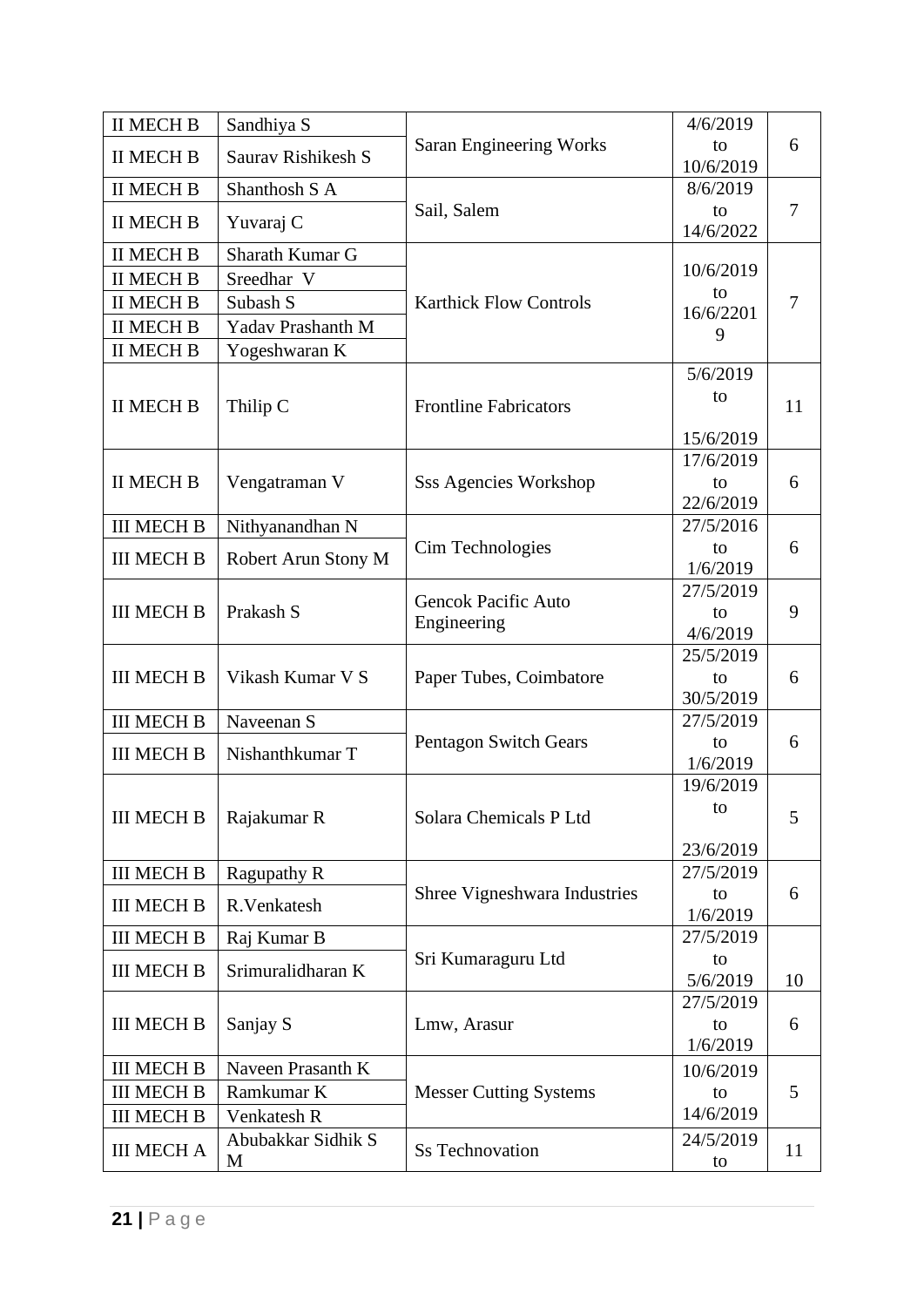| <b>III MECH A</b> | Abuthaheer K       |                             | 31/5/2019 |                |
|-------------------|--------------------|-----------------------------|-----------|----------------|
| <b>III MECH A</b> | Adarsh N K         |                             | $\&$      |                |
| <b>III MECH A</b> | Ajay M             |                             | 19/6/2019 |                |
| <b>III MECH A</b> | Akash S            |                             | to        |                |
| <b>III MECH A</b> | Aniesh K           |                             | 21/62019  |                |
| <b>III MECH A</b> | Annamalai Deepak R |                             |           |                |
| <b>III MECH A</b> | Arun Mari A        |                             |           |                |
| <b>III MECH A</b> | Ashwath S          |                             |           |                |
| <b>III MECH A</b> | Gurushankar S      |                             |           |                |
|                   |                    |                             | 10/6/2019 |                |
| <b>III MECH A</b> | Mogana Sundar V P  | <b>Ashok Leyaland</b>       | to        | 5              |
|                   |                    |                             |           |                |
|                   |                    |                             | 14/6/2019 |                |
|                   |                    |                             | 10/6/219  |                |
| <b>III MECH A</b> | Harish S           | <b>Craftsman Automation</b> | to        | 5              |
|                   |                    |                             | 14/6/2019 |                |
| <b>III MECH A</b> | Arun Mari A        |                             | 19/6/2019 |                |
| <b>III MECH A</b> | Hariharan K        | Eppinger Tooling Asia Ltd   | to        | $\overline{4}$ |
|                   |                    |                             | 22/6/2019 |                |
|                   |                    |                             | 3/6/2019  |                |
| <b>III MECH A</b> | Harish B           | Oneyes Technologies         | to        | $\overline{4}$ |
|                   |                    |                             | 6/6/2019  |                |
|                   |                    |                             | 24/5/2019 |                |
| <b>III MECH A</b> | Mathan Guru P      | VREngineering               | to        | 11             |
|                   |                    |                             | 3/6/2019  |                |

## **Industrial Visit:**

| S.<br>No. | Year                        | <b>Name of the Company</b>          | Date of<br><b>Visit</b> | No. of<br><b>Days</b> | No. of<br><b>Students</b> |
|-----------|-----------------------------|-------------------------------------|-------------------------|-----------------------|---------------------------|
| 1         | II & III year<br>(combined) | CSIR - SERC, Chennai                | 16.09.2<br>019          | 1 day                 | 19                        |
| 2         | II & III year<br>(combined) | <b>IIT Madras</b>                   | 23.09.2<br>019          | 1 day                 | 23                        |
| 3         | II & III year<br>(combined) | CSIR - CLRI, Chennai                | 26.09.2<br>019          | 1 day                 | 9                         |
| 4         | III Mech A                  | Sigma Industries Ltd,<br>Cochin     | 01.02.2<br>020          | 2 Days                | 41                        |
| 5         | III Mech B                  | Sea Blue Shipyard Ltd,<br>Cochin    | 01.02.2<br>020          | 2 Days                | 50                        |
| 6         | II Mech B                   | Ace Components Ltd,<br>Mysore       | 14.02.2<br>020          | 2 Days                | 35                        |
| 7         | II Mech A                   | Sea Blue Shipyard Ltd,<br>Cochin    | 14.02.2<br>020          | 2 Days                | 44                        |
| 8         | II Mech A                   | Roots Industries Ltd,<br>Coimbatore | 21.02.2<br>020          | 1 day                 | 50                        |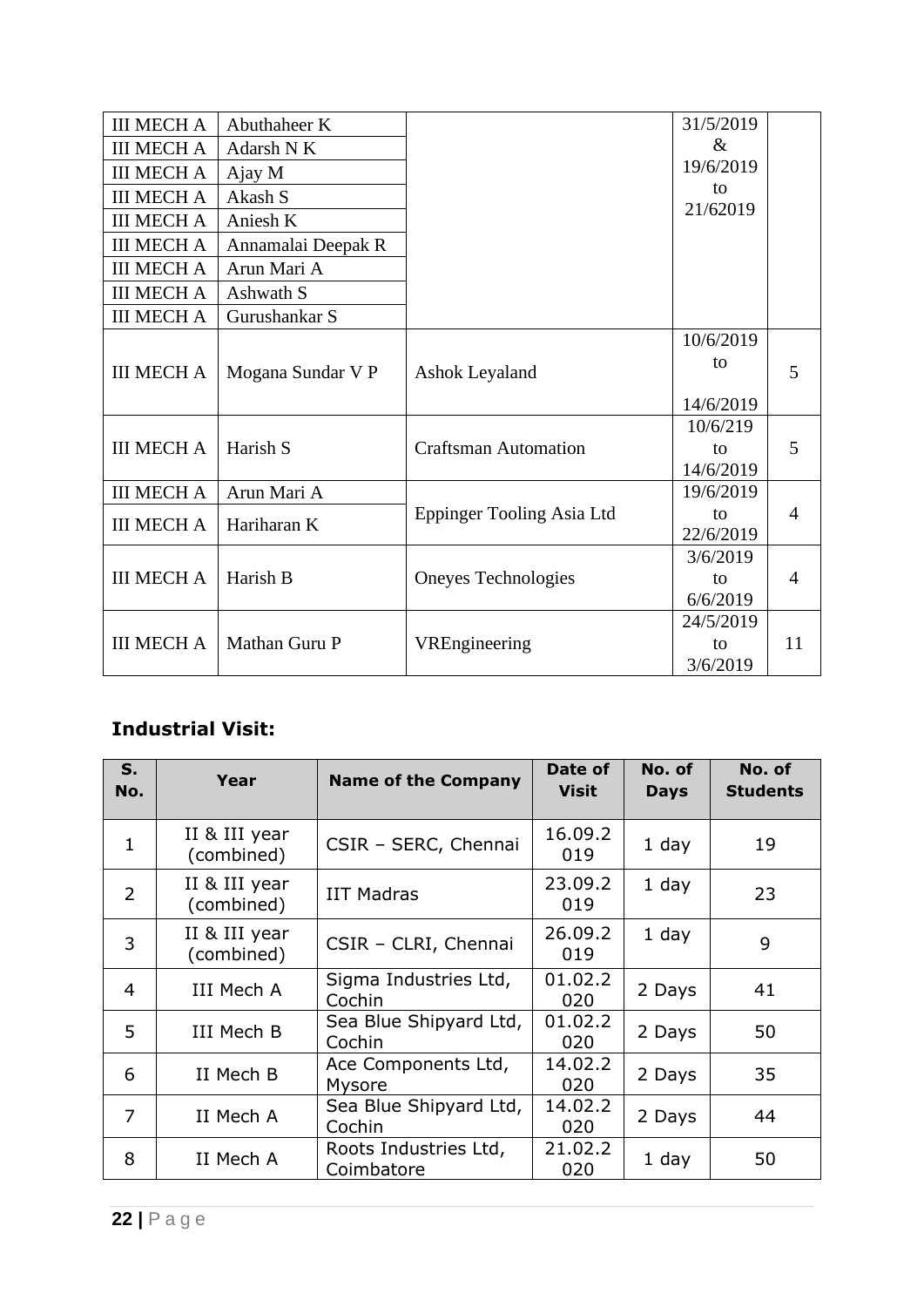| Mech B | Roots Industries Ltd, | 25.02.2 |     |  |
|--------|-----------------------|---------|-----|--|
|        | Coimbatore            | 02C     | dav |  |

## **Infrastructure Details of the Academic Year-2019-20**

| $\overline{\mathbf{S}}$<br>$\blacksquare$<br>$\mathbf N$<br>$\mathbf{o}$ | <b>Name of</b><br>the<br><b>Laborat</b><br>ory                                                                                                               | Sq.<br>Feet/Me<br>ter Sq.                                         | <b>Amou</b><br>nt<br><b>Spent</b><br>in<br>2014<br>$-15$ | Amou<br>nt<br><b>Spent</b><br>in<br>2015-<br>16 | <b>Amoun</b><br>t Spent<br>in<br>$2016 -$<br>17 | <b>Amount</b><br><b>Invested</b><br>in Lab<br><b>Establish</b><br>ment | Core/Computin<br>g<br>/Manufacturing<br>$/*IPL$ |
|--------------------------------------------------------------------------|--------------------------------------------------------------------------------------------------------------------------------------------------------------|-------------------------------------------------------------------|----------------------------------------------------------|-------------------------------------------------|-------------------------------------------------|------------------------------------------------------------------------|-------------------------------------------------|
| $\mathbf{1}$                                                             | Engineerin<br>g Practices<br>Laboratory                                                                                                                      | 100'9'' X<br>33'<br>3324.75<br>SQ.FT<br>308.87<br>Square<br>Meter | 1,01,0<br>03                                             | 1,04,00<br>$\boldsymbol{0}$                     | 60474                                           | Rs<br>$5,15,345/-$                                                     | Core                                            |
|                                                                          | CAD-<br>SolidWork<br>s Powered<br>CAD Lab<br>Computer<br>Aided<br>Drafting<br>and<br>Modeling<br>Laborator<br>y                                              | 44' X 41'<br>1804<br>SQ.FT<br>167.59<br>Square<br>Meter           | 2,135                                                    | Nil                                             | 40,00,00<br>$\boldsymbol{0}$                    |                                                                        |                                                 |
| $\overline{2}$                                                           | CAM-<br>Sysnautix<br>Technolog<br>ies<br>Powered<br>Industrial<br>Product<br>Design lab<br>C.A.D. /<br>C.A.M.<br>Laboratory<br>Simulation<br>and<br>Analysis | 21'2"X<br>20'4''<br>430.4<br>SQ.FT<br>40 Square<br>Meter          | Nil                                                      | Nil                                             | Nil                                             | Rs<br>5663555/-                                                        | Core/IPL                                        |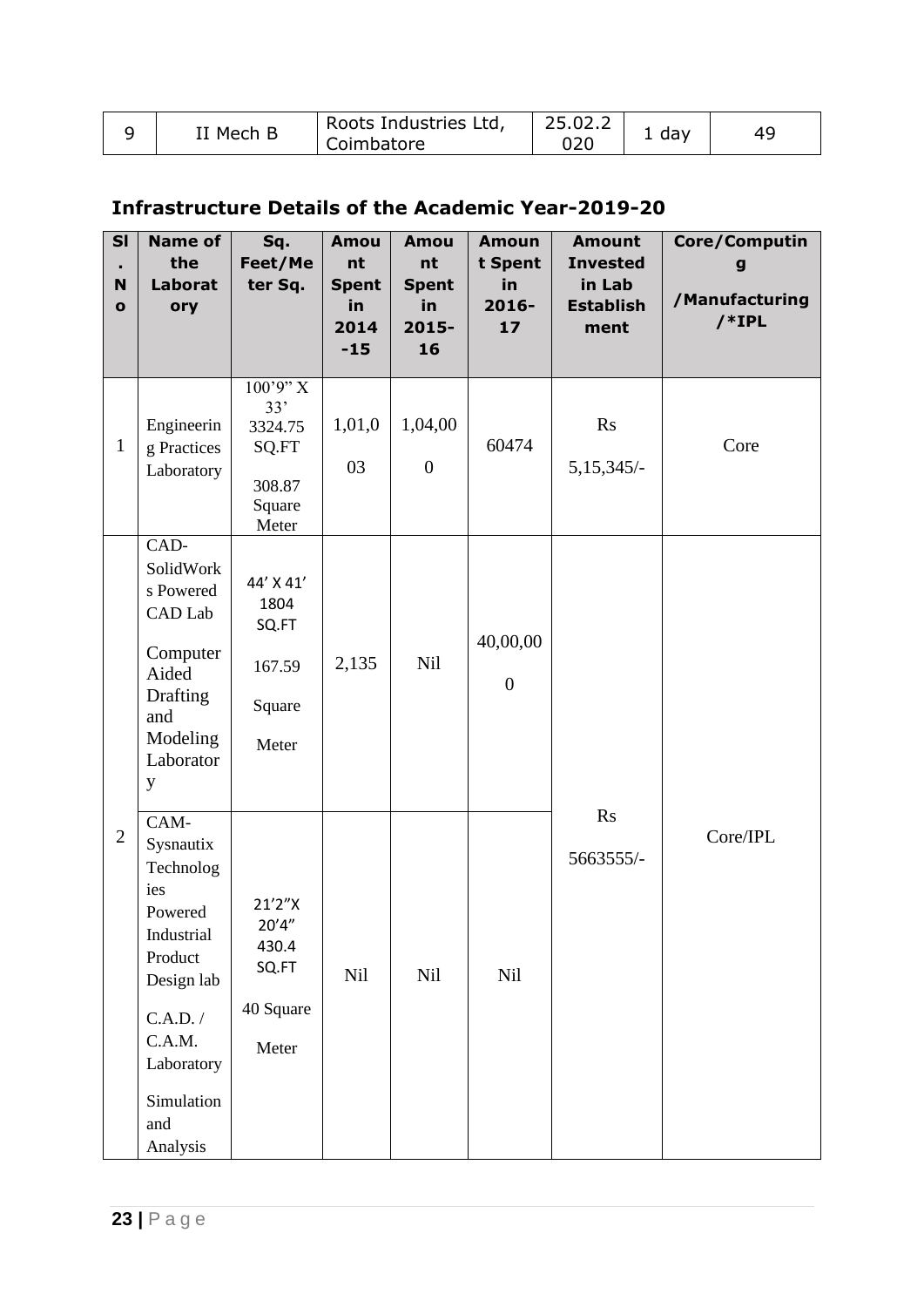|                | Laboratory                                                                                                                                              |                                                         |                         |               |            |                   |            |
|----------------|---------------------------------------------------------------------------------------------------------------------------------------------------------|---------------------------------------------------------|-------------------------|---------------|------------|-------------------|------------|
| $\overline{3}$ | Manufactu<br>ring<br>Technolog<br>$\mathbf y$<br>Laboratory<br>$-\operatorname{I}$<br>Manufactu<br>ring<br>Technolog<br>y<br>Laboratory<br>$- \;$ II    | 87' X 41'<br>3565<br>SQ.FT<br>331.19<br>Square<br>Meter | 89162<br>$\overline{4}$ | <b>Nil</b>    | 1418       | Rs<br>33,58,022/- | Core       |
|                | Aquasub<br>Powered<br>Manufactu<br>ring<br>Technolog<br>y lab                                                                                           |                                                         | Nil                     | Nil           | <b>Nil</b> | Rs<br>1,30,000/-  | <b>IPL</b> |
| $\overline{4}$ | Fluid<br>Mechanics<br>and<br>Machinery<br>Laboratory                                                                                                    | 54'4"X41'<br>2000<br>SQ.FT<br>185.80<br>Square<br>Meter | Nil                     | Nil           | <b>Nil</b> | Rs<br>7,18,387/-  | Core       |
| 5              | Thermal<br>Engineerin<br>$\mathbf{g}$<br>Laboratory<br>$-\mathbf{I}$<br>Thermal<br>Engineerin<br>$\mathbf{g}% _{0}$<br>Laboratory<br>$- \, \mathrm{II}$ | 87'X41'<br>3341<br>SQ.FT<br>310.38<br>Square<br>Meter   | Nil                     | Rs.233<br>069 | Nil        | Rs<br>25,93,702/- | Core       |
|                | Roots<br>Powered<br>IC Engines                                                                                                                          |                                                         | Nil                     | Nil           | Nil        | $\mathbf{R}$ s    | <b>IPL</b> |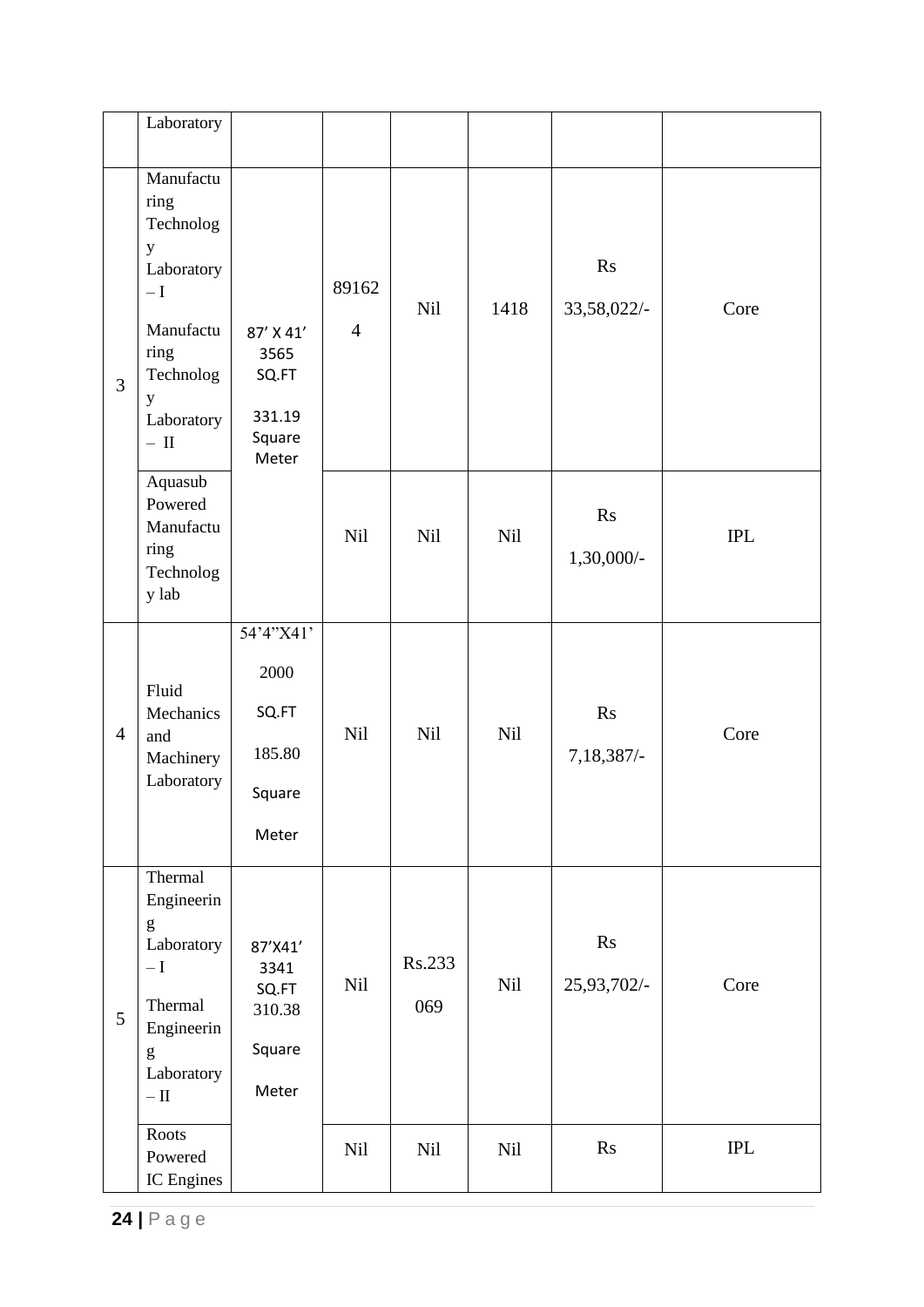|                | Lab                                                 |                                                            |              |            |                 | $1,60,000/$ -                                |                           |
|----------------|-----------------------------------------------------|------------------------------------------------------------|--------------|------------|-----------------|----------------------------------------------|---------------------------|
| 6              | Strength of<br>Materials<br>Dynamics<br>Laboratory  | 53'10" X<br>41'<br>2207<br>SQ.FT<br>205<br>Square<br>Meter | <b>Nil</b>   | <b>Nil</b> | Rs.3,312<br>.40 | Rs<br>14,42,283/-<br><b>Rs</b><br>5,59,889/- | Core                      |
| $\overline{7}$ | Metrology<br>$\&$<br>Measurem<br>ents<br>Laboratory | 31'9"X41'<br>1301.75<br>SQ.FT<br>120.9<br>Square<br>Meter  | Nil          | Nil        | Nil             | Rs<br>11,93,042/-                            | Core                      |
|                | Mechatron<br>ics<br>Laboratory                      | 31'9"X41'<br>1301.75<br>SQ.FT<br>120.9<br>Square<br>Meter  | Rs.3,6<br>08 | Nil        | Nil             | Rs<br>11,88,666/-                            | Core/Computing            |
| 8              | ELGi<br>Powered<br>Air<br>Compress<br>or Lab        | 32'9"X33'<br>1080.75<br>SQ.FT<br>100.40<br>Square<br>Meter | Nil          | Nil        | Nil             | Rs<br>1,88,886/-                             | $\ensuremath{\text{IPL}}$ |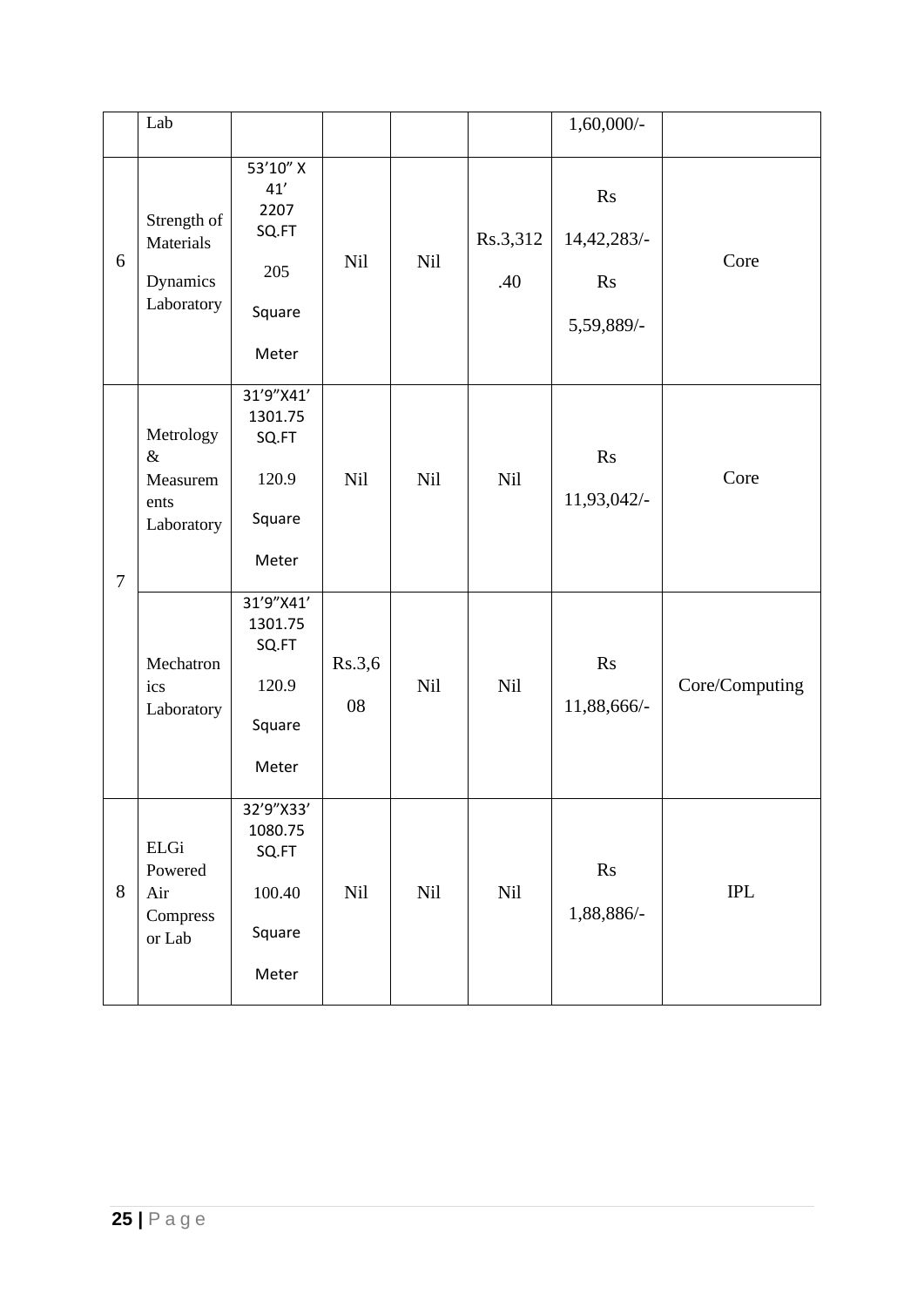#### **Infrastructure Details of the Academic Year-2019-20**

| <b>Equipment</b><br><b>Type</b> | <b>Name of Particulars</b>   | <b>Year of</b><br><b>Purchase</b> | Cost of<br><b>Equipment</b> |
|---------------------------------|------------------------------|-----------------------------------|-----------------------------|
| Research                        | <b>3D Printing Machine</b>   | 2018                              | Rs.1,14,000                 |
| Research                        | <b>Laser Cutting Machine</b> | 2018                              | Rs, 4, 14, 000              |
|                                 |                              | <b>Total Cost</b>                 | Rs.5,28,000                 |

#### **Faculty onboard Details/ Professional societies/chapters and organizing Engineering events**

#### **Faculty Onboard Details:**

| S.No             | <b>Name</b>        | <b>Company Name</b>                                   | Role               |
|------------------|--------------------|-------------------------------------------------------|--------------------|
| 1.               | Mr.Gokilakrishnan  | Coimbatore Productivity<br>Council                    | Special Invitee    |
| 2.               | Mr.R.Suresh Kumar  | Mastro Lee<br>Engineering & Management<br>Consultants | Advisor            |
| 3.               | Mr.K.Sathish       | Mastro Lee<br>Engineering & Management<br>Consultants | Advisor            |
| $\overline{4}$ . | Mr.V.Naveen Prabhu | G.R.Industries                                        | Advisor            |
| 5.               | Mr.S.Dharani kumar | E.S.L Foundry                                         | On Board<br>Member |
| 6.               | Mr.T.Ramakrishnan  | S.S.Technovation                                      | Advisor            |

#### **Professional Societies /Chapters:**

| S.No | <b>Academic Year</b> | <b>Professional</b><br><b>Societies</b> | <b>Number of Membership</b> |                |
|------|----------------------|-----------------------------------------|-----------------------------|----------------|
|      |                      |                                         | <b>Faculty</b>              | <b>Student</b> |
|      | <b>CAY</b>           |                                         |                             |                |
|      | 2019-20              | <b>ISTE</b>                             |                             |                |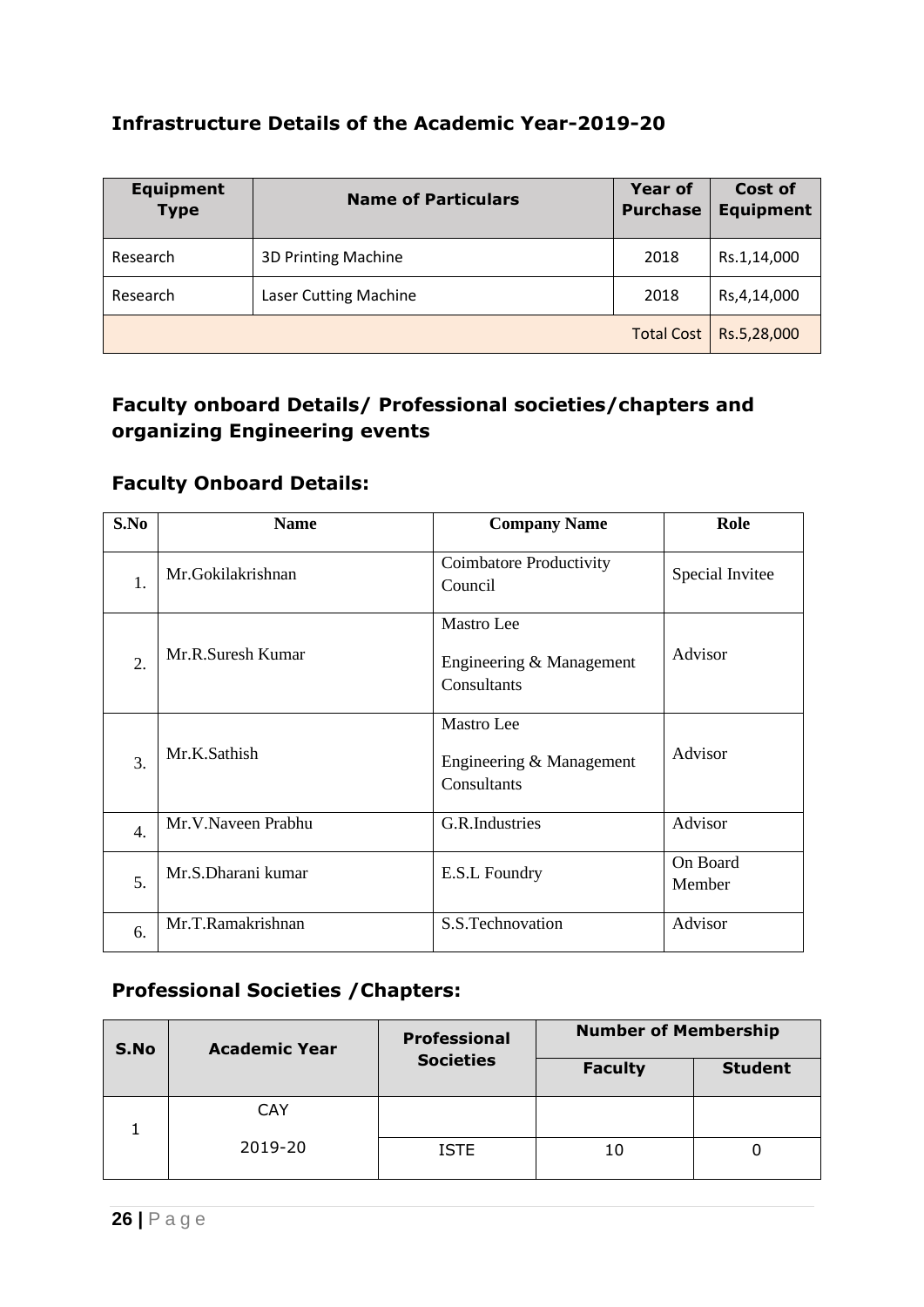|  | IIIE                                      | 1              | $\pmb{0}$        |
|--|-------------------------------------------|----------------|------------------|
|  | <b>ISSS</b>                               | $\mathbf 1$    | $\pmb{0}$        |
|  | IWS                                       | $\mathbf{1}$   | $\pmb{0}$        |
|  | $\rm IE$                                  | $\mathbf{1}$   | $\mathbf 0$      |
|  | The Coimbatore<br>productivity<br>council | $\overline{2}$ | $\boldsymbol{0}$ |
|  | IAENG                                     | 13             | $\mathbf 0$      |
|  | <b>SFA</b>                                | $\mathbf{1}$   | $\mathbf 0$      |
|  | MRSI                                      | $\mathbf{1}$   | $\pmb{0}$        |
|  | IIM                                       | $\mathbf{1}$   | $\pmb{0}$        |

## **List of membership of Professional Societies /Chapters:**

| S.No           | Name of the      | <b>Student/Faculty</b> | <b>Year of</b>           | Name of the         | <b>Membership</b>       |
|----------------|------------------|------------------------|--------------------------|---------------------|-------------------------|
|                | <b>Member</b>    |                        | <b>Study/Designation</b> | <b>Professional</b> | <b>Number</b>           |
|                |                  |                        | of faculty               | <b>Society</b>      |                         |
|                |                  |                        |                          |                     |                         |
|                |                  |                        | 2019-20                  |                     |                         |
|                |                  |                        |                          | <b>ISTE</b>         | 37296                   |
| $\mathbf{1}$   | Dr.G.Karuppusami | Faculty                | Dean R & I               | <b>IIIIE</b>        | <b>MIIE 8800</b>        |
|                |                  |                        |                          | <b>ISSS</b>         | LM453                   |
| $\overline{2}$ | Dr.R.Sureshkumar | Faculty                | Asso.Professor           | <b>ISTE</b>         | LM87732                 |
|                |                  |                        |                          | <b>IAENG</b>        | 233348                  |
|                |                  |                        |                          | <b>IRED</b>         | SNM10100059595          |
|                |                  |                        |                          | <b>IAAM</b>         | 799131914486            |
|                |                  |                        |                          | <b>IFERP</b>        | PM24973850              |
|                |                  |                        |                          | <b>TERA</b>         | TERA-<br>M19101453      |
|                |                  |                        |                          |                     |                         |
|                |                  |                        |                          | <b>IFERP</b>        | Institute<br>Ambassador |
|                |                  |                        |                          |                     |                         |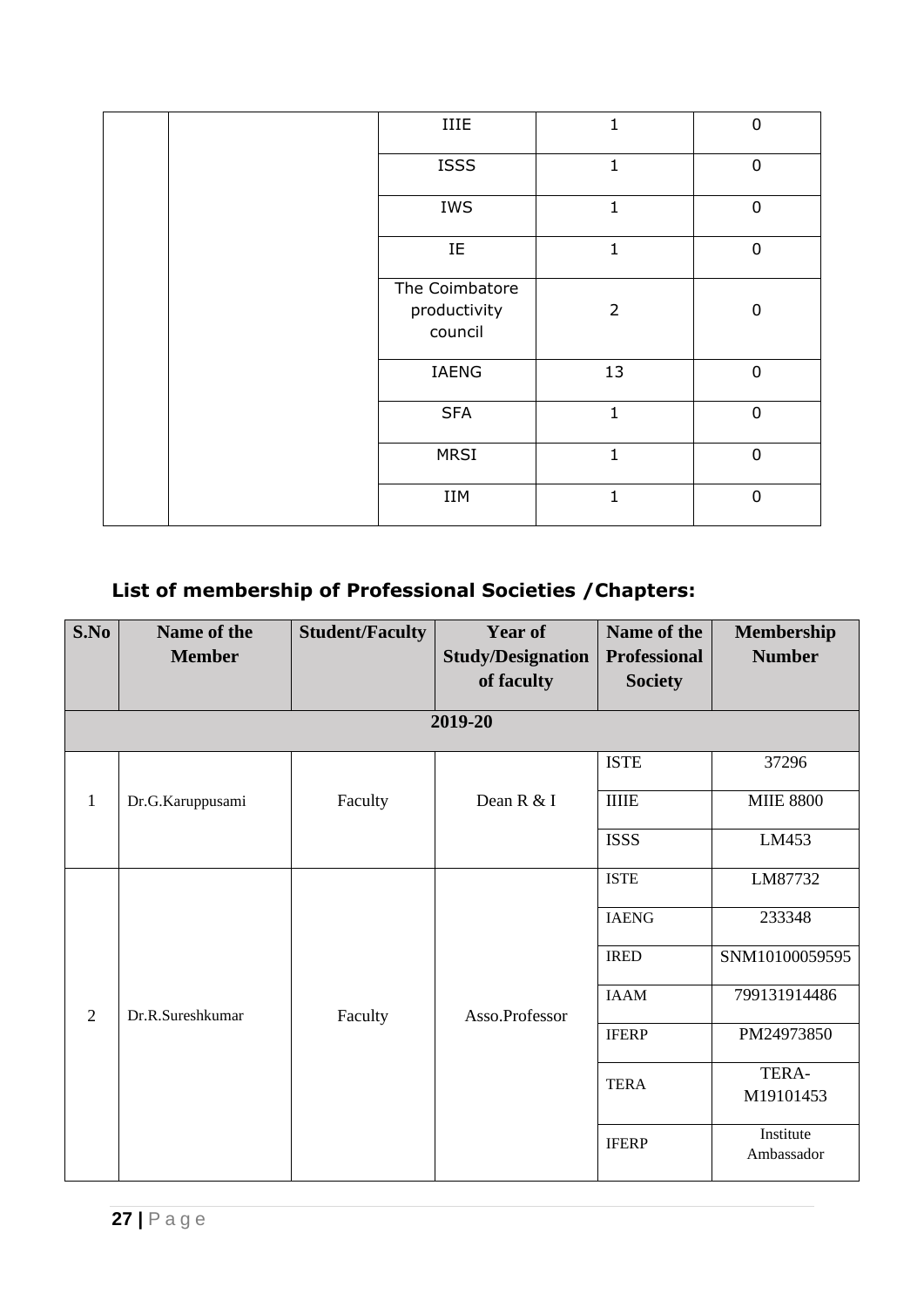| $\overline{3}$ | Dr.T.Ramakrishnan        | Faculty |                | <b>ISTE</b>   | LM63923               |
|----------------|--------------------------|---------|----------------|---------------|-----------------------|
|                |                          |         |                | <b>SFA</b>    | <b>FLM-SFA-0228</b>   |
|                |                          |         |                | <b>IAENG</b>  | 102110                |
|                |                          |         | Asso.Professor | <b>MRSI</b>   | LMB2231               |
|                |                          |         |                | $\text{IM}{}$ | 51064                 |
|                |                          |         |                | <b>IAAM</b>   | IAAM-<br>851014193996 |
|                |                          |         |                | <b>ISTE</b>   | LM34747               |
| $\overline{4}$ | Dr.G.Gokilakrishnan      | Faculty | Asso.Professor | <b>CPC</b>    | <b>LM58</b>           |
|                |                          |         |                | <b>IWS</b>    | L01008                |
|                |                          |         |                | IE            | M145563-4             |
| 5              | Dr.S.Ganeshkumar         | Faculty | Asso.Professor | <b>ISTE</b>   | LM87735               |
| 6              | Dr.S.Balasubramani       | Faculty | Asso.Professor | <b>ISTE</b>   | LM92921               |
|                |                          |         |                | <b>IAENG</b>  | 122173                |
| 7              | Dr.S.Venkatesh           | Faculty | Asso.Professor | <b>IAENG</b>  | 156856                |
| 8              | Mr.Y.SureshBabu          | Faculty | Asst.Professor | <b>ISTE</b>   | LM87737               |
|                |                          |         |                | <b>IAENG</b>  | 233349                |
| 9              | Mr.K.Sathish             | Faculty | Asst.Professor | <b>ISTE</b>   | LM92922               |
| 10             | Mr.V.Naveen Prabhu       | Faculty | Asst.Professor | <b>IAENG</b>  | 195254                |
| 11             | Mr.A.R.Palanivelrajan    | Faculty | Asst.Professor | <b>IAENG</b>  | 233344                |
| 12             | Mr.F.Justin<br>Dhiraviam | Faculty | Asst.Professor | <b>IAENG</b>  | 233356                |
| 13             | Mr.S.Gokul               | Faculty | Asst.Professor | <b>IAENG</b>  | 233386                |
|                |                          |         |                | <b>CPC</b>    | INV/1653              |
| 14             | Mr.S.Dharani kumar       | Faculty | Asst.Professor | <b>IAENG</b>  | 157922                |
| 15             | Mr.S.Vignesh             | Faculty | Asst.Professor | <b>IAENG</b>  | 233582                |
| 16             | Mr.R.Vivek               | Faculty | Asst.Professor | <b>IAENG</b>  | 233346                |
| 17             | Mr.Santhosh              | Faculty | Asst.Professor | <b>ISTE</b>   | 110919                |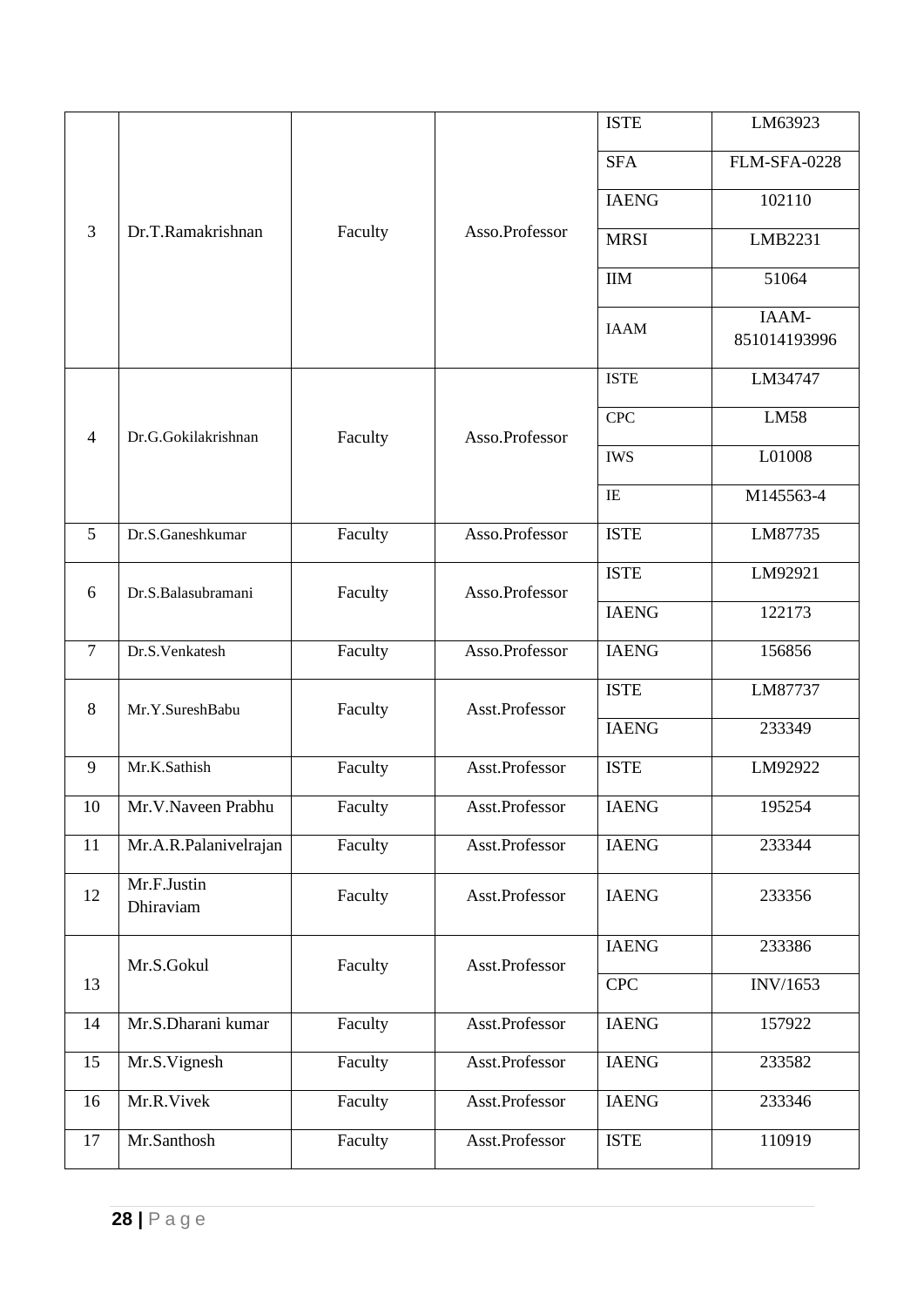## **Eshwarite's Articles:**

#### The Internet of things:

#### **The Art of Connecting Man and Machine**

The internet of things describes the network of physical objects that are embedded with sensors, software and other technologies for the purpose of connecting and exchanging data with other devices and systems over the Internet.

#### Virtual Reality:

Virtual Reality is a computer-generated stimulation of a three-dimensional image or environment that can be interacted with a real or physical way by a person using special electronic equipment such as a helmet with a screen inside or gloves fitted with sensors. Currently standard Virtual Reality systems use either Virtual Reality headsets or multi projected environments to generate realistic images, sounds, and other sensations that stimulate a User's physical presence in a virtual environment.

> DENZIL RIVALDO A (III Mechanical A)

#### SCOPE AND MISSION OF MECHANICAL ENGINEERING:

Frontiers in Mechanical Engineering is a young multidisciplinary journal aiming to capture and bridge the gap among the various areas of research in the Mechanical Engineering field. This multidisciplinary open access journal is at the forefront of disseminating and communicating scientific knowledge and impactful discoveries to researchers, engineers and public worldwide.



The scope includes original, theoretical and applied methods of research related to mechanical sciences and their engineering applications with all articles being evaluated on objective editorial criteria in a unique interactive forum and rigorous peer review. Through the application of a unique critical and interactive review process, the journal seeks to provide a platform for the dissemination of new and relevant information on a new number of fields within mechanical engineering. The submissions in proven and replicable discoveries, reviews and commentaries across the fields and in particular research of an inter or multidisciplinary nature.

#### HARSHIT S

(III Mechanical A)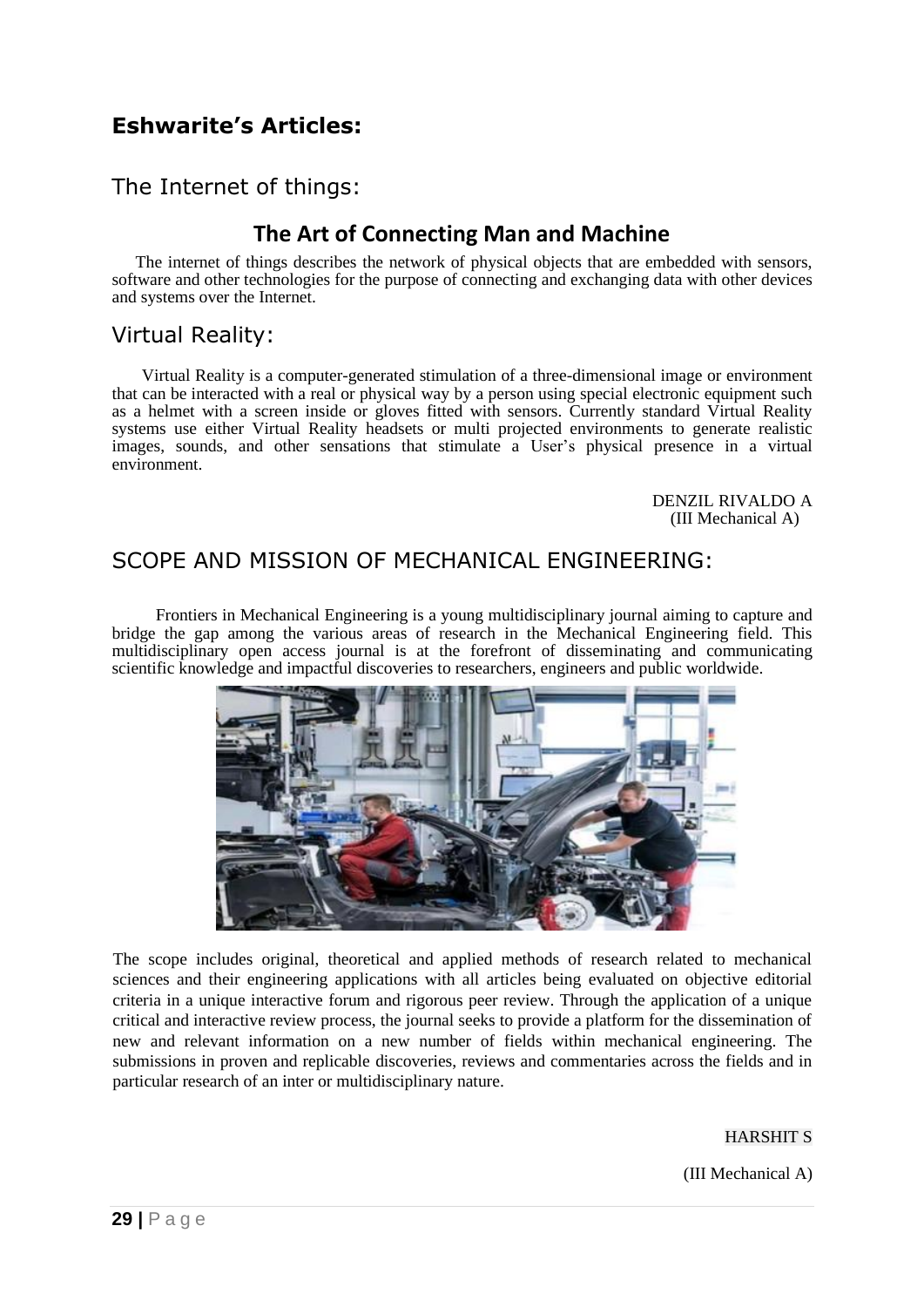## **Students Photography Corner:**



NITHISH R

(III Mechanical B)



SUGAN KUMAR M (III Mechanical B)

## **Artwork:**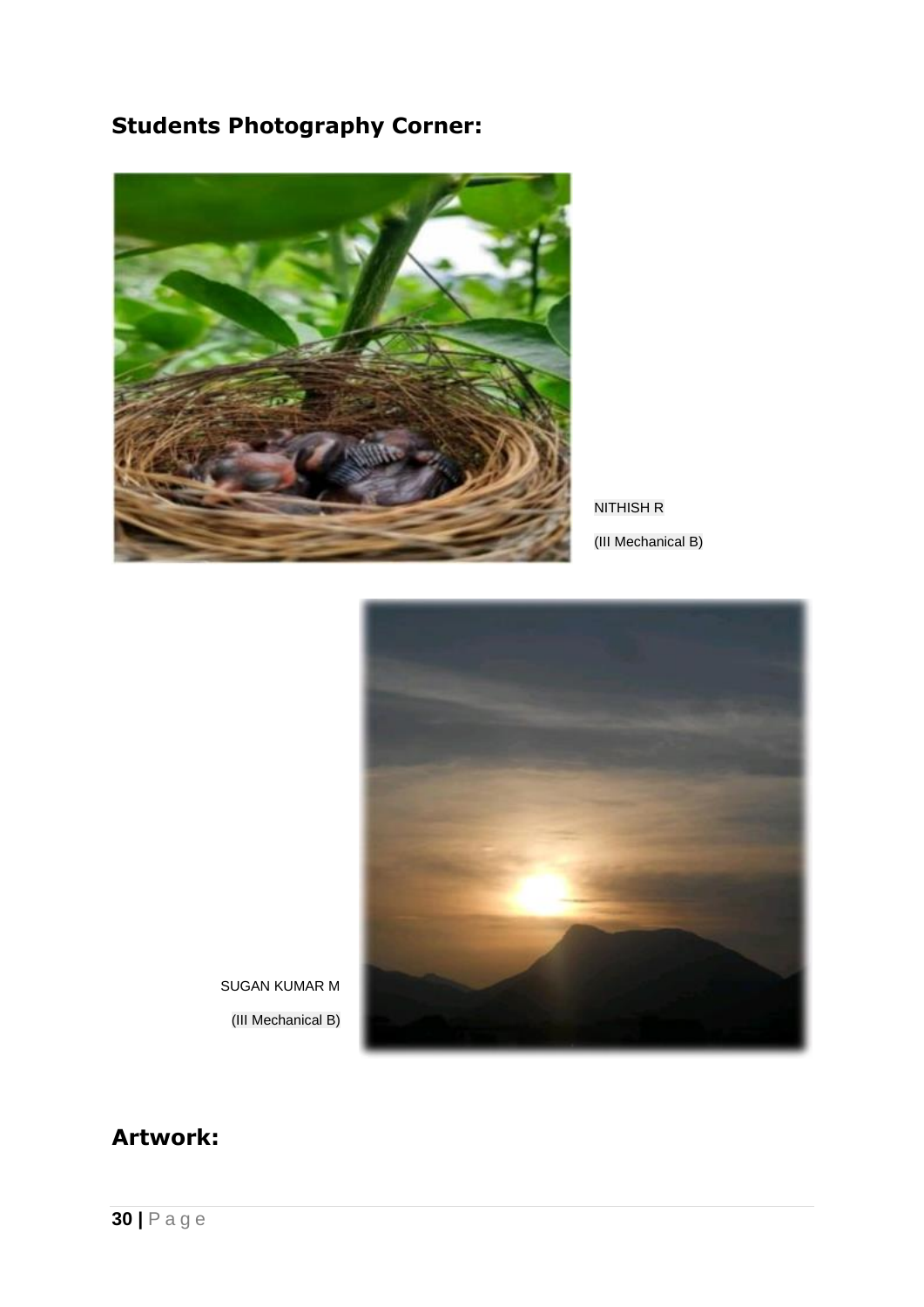

PRANESH S (IV Mechanical B)

## **Last but not least:**

## **DID YOU KNOW?**

- l. 220 million tons of old computers and other technological hardware are trashed in the United States each year.
- 2. A diamond will not dissolve in acid. The only thing that can destroy it is intense heat.
- 3. According to Moore's Law microchips double in power every 18 to 24 months.
- 4. Albert Einstein won the Nobel prize for physics in 1921.
- 5. One third of the world population has never made a telephone call.
- 6. The Ericsson Company first produced cellular phones in 1979.
- 7. The first laser was made in California in 1960.
- 8. U.S president Bill Clinton's in January 1997 was the first to be webcast.
- 9. The first two video games copyrighted in the U.S were Asteroids and Lunar Lander in 1980.
- 10.There have been 113 space shuttle flights since the program began in 1981.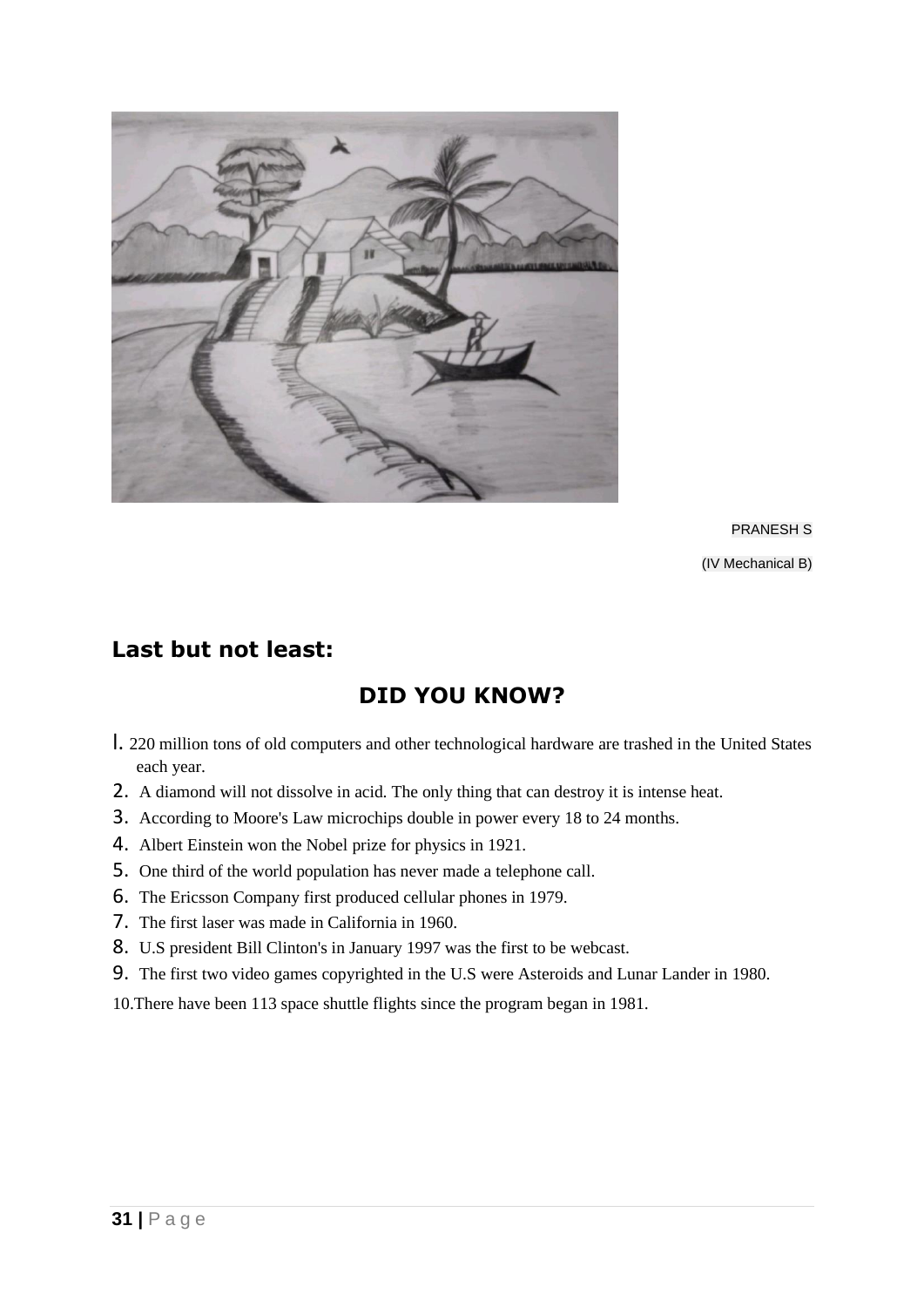#### **CLOSURE:**

All the events conducted by the department during the academic year **2019-20** were very successful and valuable to the student's community. This would not be possible without the driving force of our principal's, support from management and guidance from the head of the department and student volunteers are being thanked for their sincere efforts in making all the efforts into a success.